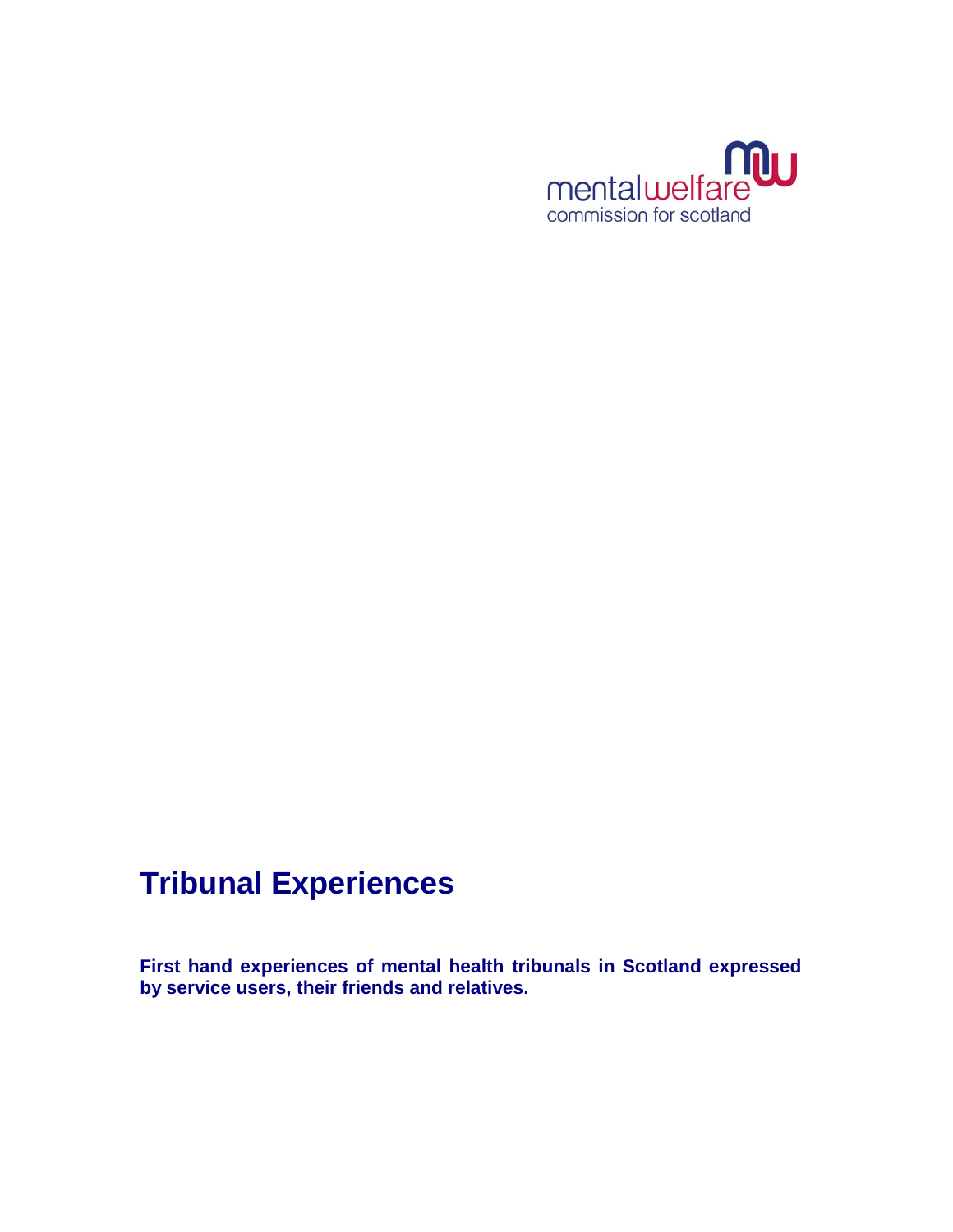# Contents

Tribunal experiences questionnaires

Page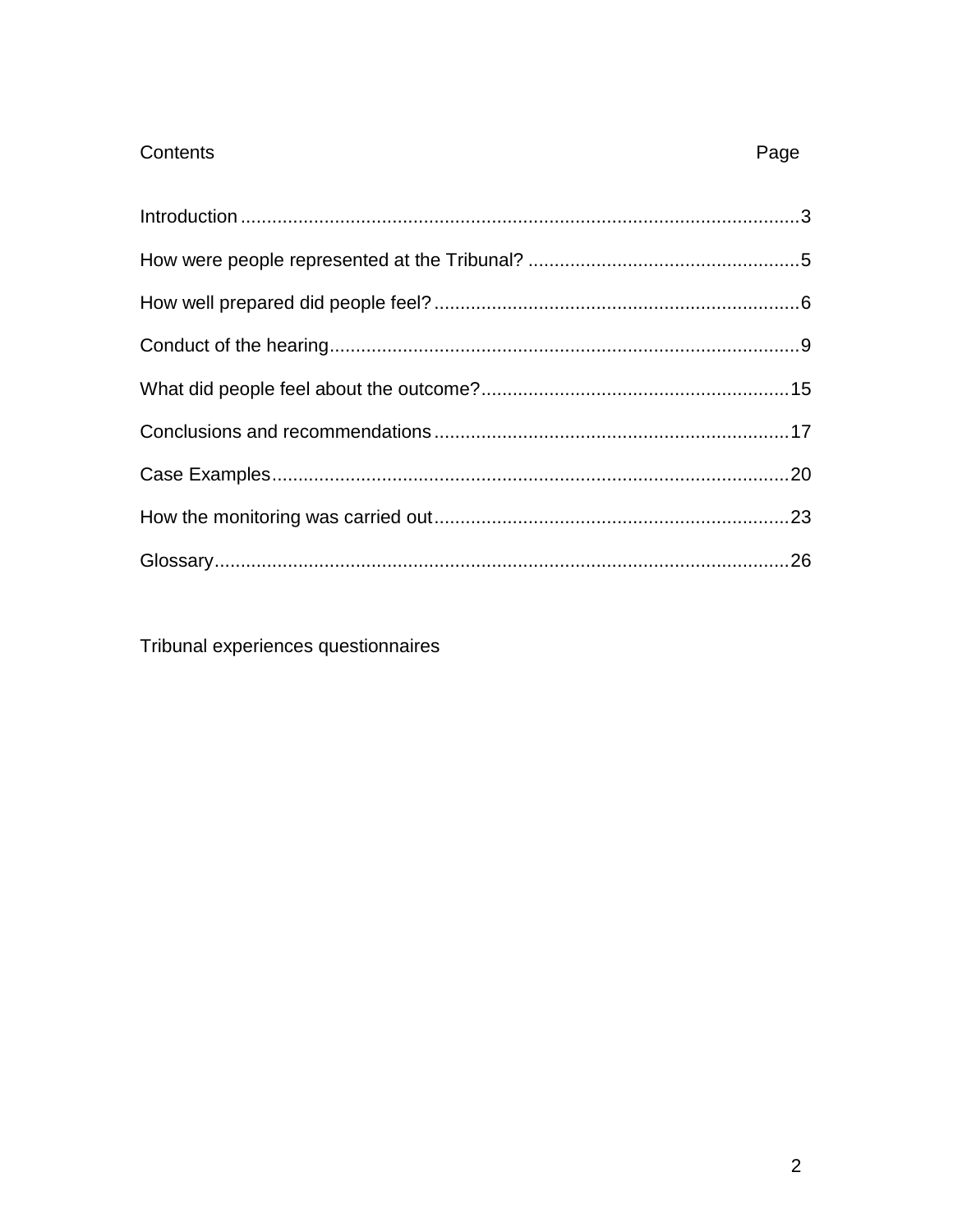# <span id="page-2-0"></span>**Introduction**

l

Mental Health Tribunals are new to Scotland. They were introduced in October 2005 as part of the Mental Health (Care and Treatment) Act 2003 as the locus for decision making about compulsory treatment. The Mental Health Tribunal considers all applications for long term (i.e. longer than 28 days) compulsory care and treatment and hears appeals. The new arrangements are intended to provide a responsive, accessible, independent and impartial decision-making service. Previously, only the Sheriff Court had the legal authority to detain a person for longer than 28 days, for reasons of their mental health. The introduction of a tribunal system was a response to calls from service-users and carers for a more participative approach to care and treatment decisions throughout the mental healthcare system. As well as being an operational response to the principle of participation which underpins the mental health act, hearings and deliberations are informed by all of the principles of the legislation.

Hearings should be less formal in their conduct, more conveniently located for all concerned and more focussed on the care and treatment needs of the service user than previously. Safeguards introduced by the Act are intended to ensure that the wishes and interests of service users are properly represented in the hearing. The panel itself should reflect a wider range of perspectives than was available in court proceedings.<sup>1</sup>

The Mental Welfare Commission for Scotland is the body responsible for monitoring the workings of mental health law. We gather information about how the law is applied: by visiting individuals who are subject to compulsion; from formal records including Tribunal decisions; and from specific monitoring exercises involving visits and surveys. This examination of how service users and other lay people find the experience of attending a Tribunal belongs in this third category.

The Commission has a specific duty to promote best practice in the operation of the principles of the 2003 Act. During the course of our work we were aware of a number of concerns from service user and independent advocacy groups relating to the early operation of the Tribunal. As the Tribunal forms such an important part of the care and treatment system we thought it was appropriate to conduct a specific monitoring exercise, both in response to our own duties and also as a potential source of learning for Tribunal members and administrators.

 $1$  There are three groups of Tribunal members  $-$  legal, medical, and general. Each hearing has a panel of three members which includes one person from each group. The legal member chairs the hearing. Medical members are psychiatrists. General members are people with a special interest in mental health including psychiatric nurses, social workers, psychologists, service users and carers. None of the panel should have had any previous connection with the service user.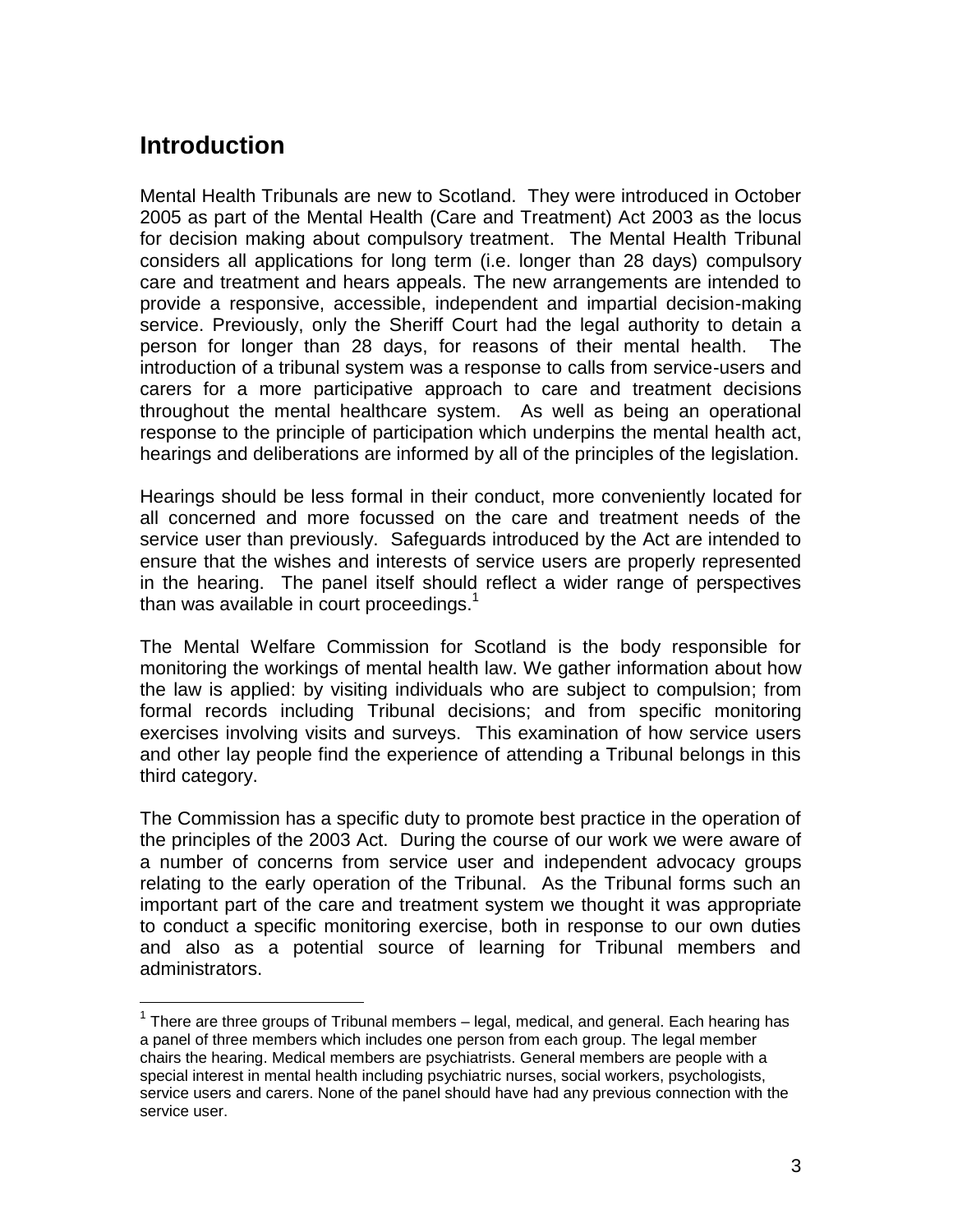March 2009 has seen the publication of a Scottish Government funded research report on the first years of operation of the Mental Health Tribunal Service, including a detailed analysis of processes and costs<sup>2</sup>. This is a valuable report which identifies some of the same issues referred to here. Participants in the Scottish Government study include a range of "stakeholders" but no service users or other lay participants in the Tribunal process. We consider that our report complements the Scottish Government study by representing the views of service users and lay people about their experiences of the process.

This report presents feedback and suggestions from 101 people who have attended a Mental Health Tribunal hearing, almost all of them in the past 12 months. Service users and other lay people were asked to complete a questionnaire about their experience of attending hearings. Forty service users and 43 "lay" friends and family members returned questionnaires. We also met with a further 18 service users and recorded their responses to the same questions. They are referred to as "interviewees" in the report to distinguish them from "respondents" who returned questionnaires. We have used their fuller comments and suggestions to fill out our account of the more limited written questionnaire responses. We have also included three case examples from these interviews (pag[e20\)](#page-19-0) to illustrate the range of experiences described to us.

A more detailed account of how we gathered the information used in this report can be found on page [23.](#page-21-0) The questionnaires can be found at the end of the report.

We have chosen, for consistency, to use the term 'service user' throughout the report rather than "patient", although both terms were used by respondents and interviewees. A short glossary can be found on page [26.](#page-25-0)

Extracts from our interview notes are enclosed in a border.

l

 $2$  The report can be found on the Scottish Government website at: http://www.scotland.gov.uk/Publications/2009/03/09142506/0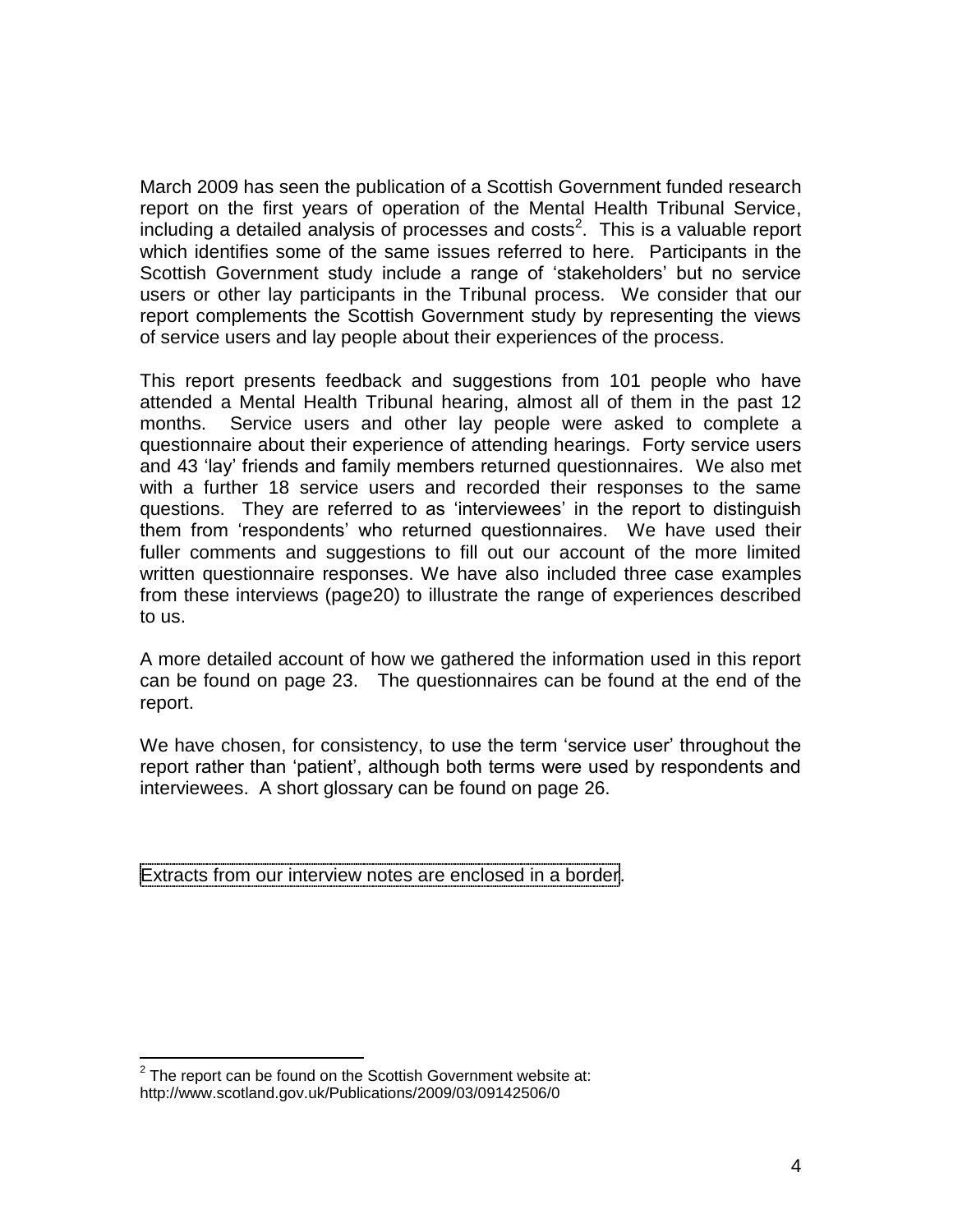# <span id="page-4-0"></span>**How were people represented at the Tribunal?**

Service users are entitled to be accompanied at a hearing by an independent advocate to support and speak for them if required. They may also be represented by a lawyer. The 'named person' is invited to attend the hearing and may also be represented by a lawyer.

From the questionnaire survey

- Roughly half of the service users were represented both by a lawyer and by an independent advocate.
- About a quarter of service users had a lawyer but no independent advocate and a further 10 percent had an independent advocate but no lawyer.
- Six of the 40 service users who responded had neither a lawyer nor an independent advocate with them at the hearing.
- Of the 43 friends and relatives responding, 10 said there was no lawyer or independent advocate to represent the service user.
- All but four of the 43 friends and relatives who responded were the "named person" for the service user and four of them were represented by a lawyer at the hearing.

| Type of respondent              | Was the service user represented by a lawyer? |    |  |      |
|---------------------------------|-----------------------------------------------|----|--|------|
|                                 | Yes<br><b>No</b><br>No response               |    |  | %Yes |
| Service user                    | 30                                            |    |  | 75%  |
| Friend or relative including 29 |                                               | 14 |  | 67%  |
| named persons                   |                                               |    |  |      |

| Type of respondent              |                     |           | Did the service user have an independent |      |
|---------------------------------|---------------------|-----------|------------------------------------------|------|
|                                 | advocate with them? |           |                                          |      |
|                                 | Yes                 | <b>No</b> | No response                              | %Yes |
| Service user                    | 23                  | 16        |                                          | 58%  |
| Friend or relative including 23 |                     | 18        | ົ                                        | 54%  |
| named persons                   |                     |           |                                          |      |

All questionnaire respondents were aware of the option of some sort of representation and all but one were actually represented.

However, in two of our interviews service users were told that they could not have an independent advocate. In one of these cases the person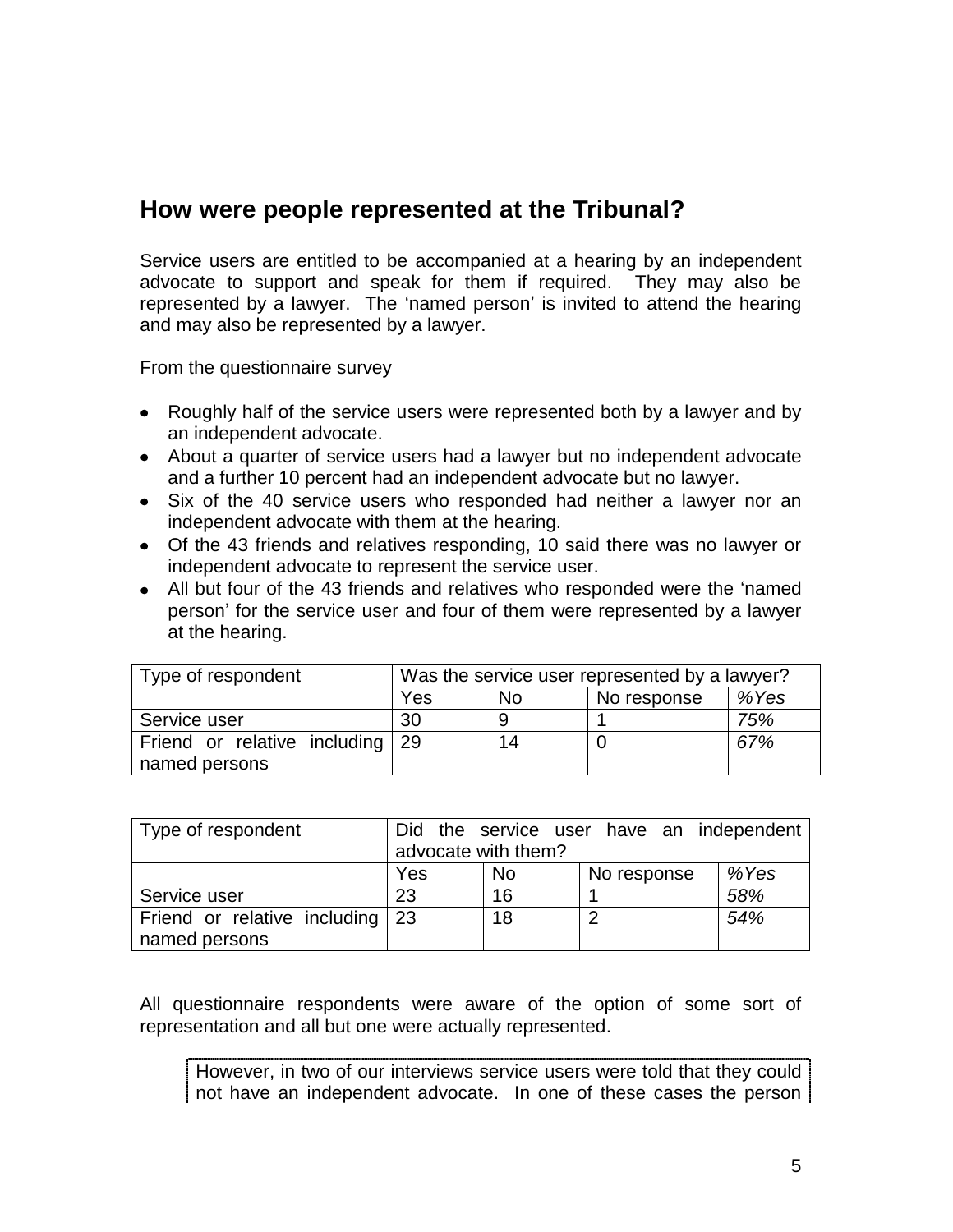said the staff told him that they would advocate for him. This man also said that a nurse nudged him to stop him speaking during the hearing.

The importance of representation was highlighted by two service users we met who had not had either a lawyer or an independent advocate and felt that they had no way of making their case to the panel.

Representation includes being empowered to represent oneself. In some cases the independent advocate helped the person to prepare a written statement for them to read to the panel.

One person who had such a statement felt disadvantaged when his lawyer decided that he should not read it out as planned but that it should be circulated to those present in writing.

# <span id="page-5-0"></span>**How well prepared did people feel?**

### *Service users*

Most service users seemed to have been well prepared. Three quarters of service users responding directly answered "Yes" to all three questions about their preparation for the hearing. Five people did not feel prepared *and* did not have a good understanding. Responses to individual questions are summarised below.

| Questions to service users                      | Response |           |           |
|-------------------------------------------------|----------|-----------|-----------|
|                                                 | Yes      | <b>No</b> | <b>No</b> |
|                                                 |          |           | response  |
| Did you feel you had a good understanding of 31 |          |           |           |
| the purpose of your Tribunal?                   |          |           |           |
| Did you feel prepared for your Tribunal?        | 32       | 8         |           |
| Did someone explain to you what would happen    | 35       | 5         |           |
| at the Tribunal before it took place?           |          |           |           |

One service user commented that the explanation of what would happen at the Tribunal only took place in the waiting room on the day.

Service users should be asked about their specific communication requirements, but only 11 of our respondents said this had been done. Also, 12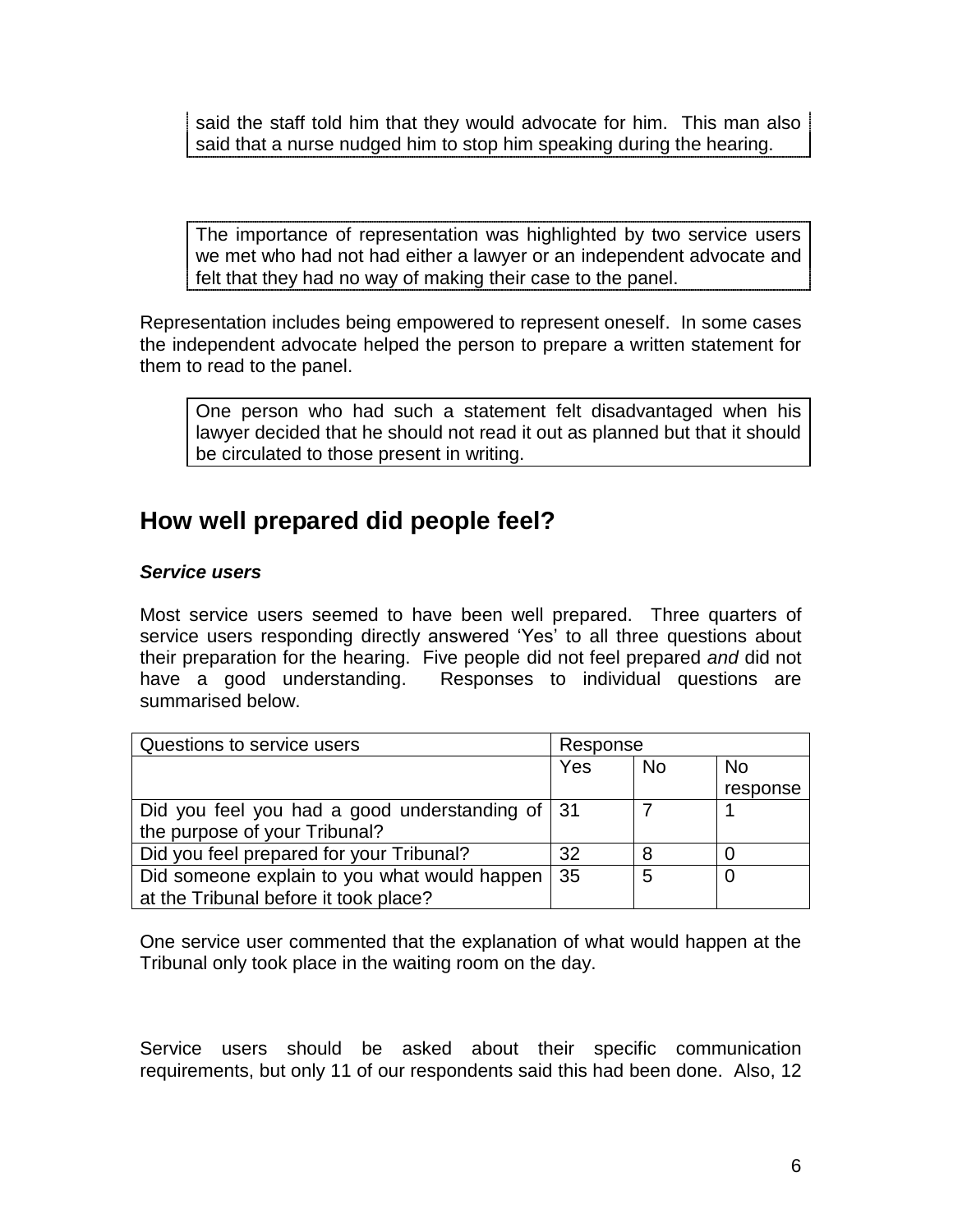of them said they did not understand that they could have someone of their choice with them during their hearing.

### *Friends and relatives*

Friends and relatives who responded to the survey were also mainly positive about their preparation for the hearing. Twenty-eight out of 43 answered "Yes" to all three questions. Only two answered "No" to all three questions.

| Questions to friends and family<br>Response |                                                       |       |           |           |
|---------------------------------------------|-------------------------------------------------------|-------|-----------|-----------|
|                                             |                                                       | Yes   | <b>No</b> | <b>No</b> |
|                                             |                                                       |       |           | response  |
|                                             | Did you feel you had a good understanding of the   39 |       |           |           |
|                                             | purpose of your Tribunal?                             |       |           |           |
| 2                                           | Did you feel prepared for your Tribunal?              | 35    |           |           |
| 3                                           | Did someone explain to you what would happen          | $36*$ | 6         |           |
|                                             | at the Tribunal before it took place?                 |       |           |           |

\* includes one respondent who had attended hearings before and said they did not need an explanation this time

# *Suggestions for change*

Twelve service user and 18 friend and relative respondents said there was something they would want to change about the information and preparation for the hearing they attended. The issues raised are listed below with an indication of how many people raised each one and examples of comments made.

1. Not enough notice of the hearing (three service users, seven friends and relatives). This can lead to people being unable to attend or unable to read the papers in time.

*Would have liked more than 24 hours notice, with time to read reports beforehand.*

*(service user questionnaire)*

*Myself and my son were only given notice of the meeting on the afternoon before…. The meeting was abandoned as three people were not informed and others did not turn up. A Tribunal was held this morning … both myself and my son were not informed this was taking place. Communication between these professional bodies needs to be addressed.*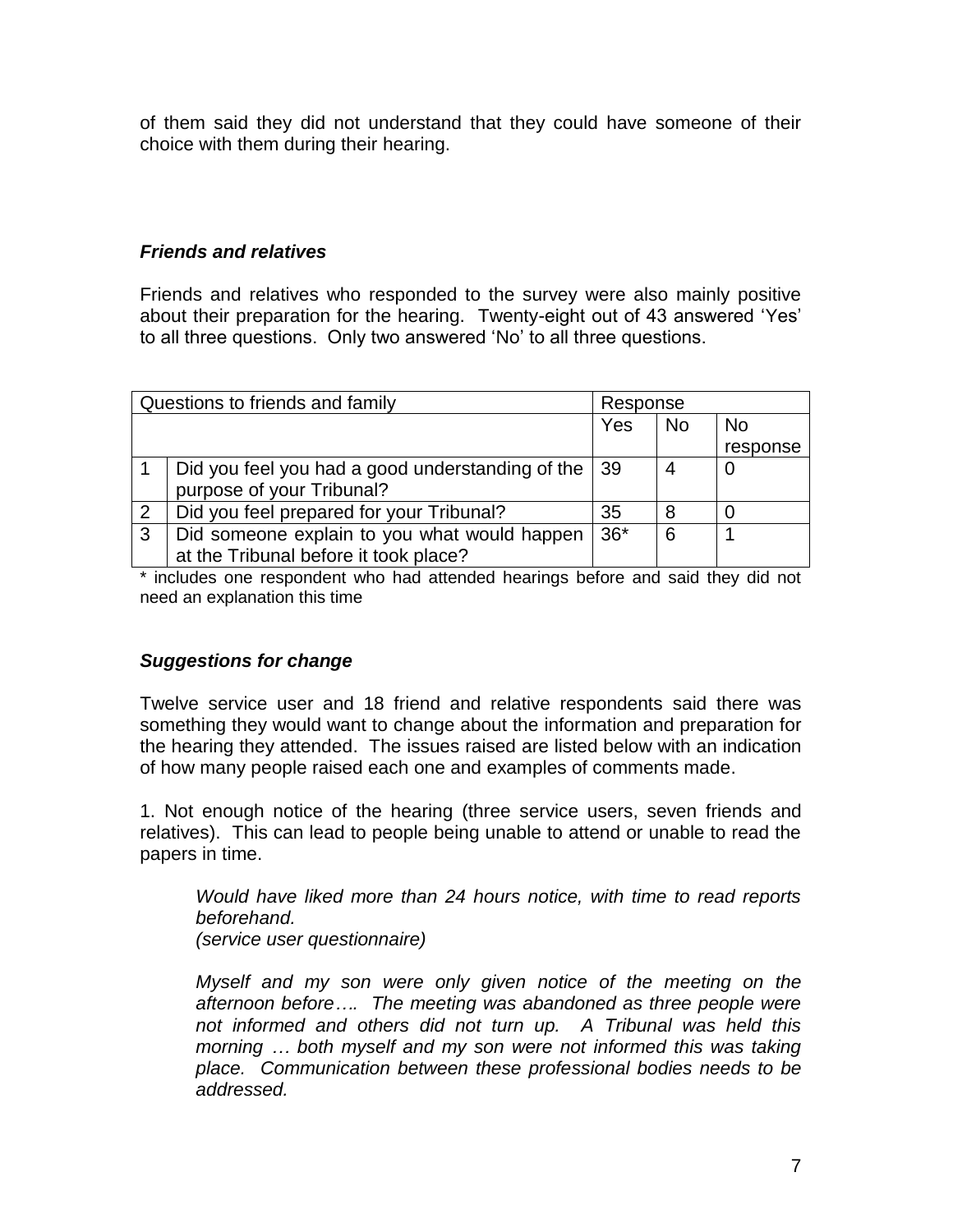*(friend/relative questionnaire)*

2. Documents not available in time to be read before the hearing (three service users, four friends and relatives)

*Would like to have received CTO pack before the Tribunal, to allow time to prepare. I did not receive the application papers at all. (service user questionnaire)*

*This is the second Tribunal I have attended …. On both occasions, there was very little time to prepare, either for myself or the [service user] being represented. The papers sent out by the Tribunal admin team, being sent by [courier service] (who are closed over weekends) on a Friday, reached me luckily as I was home on Friday. The [independent] advocate did not receive hers on time and the solicitor only managed to pick his up on the Saturday morning. The Tribunal was held on the Monday morning.*

*(friend/relative questionnaire).*

3. Would like more information about what to expect (two service user, three friends and relatives)

*It would be appropriate to send an explanatory leaflet when the MHT issue the copy of the CTO and the Respondent Response Form. Although the clerk gave a succinct summary of the proceedings just before I entered the room, I had no idea of the composition of the Tribunal before then. A prior leaflet explaining the presence/function of the convener/medical and general members would have been useful. (friend/relative questionnaire)*

*I would have liked more time with my assigned MHO in the weeks prior to the tribunal. (service user questionnaire)*

Interviews reinforced the point about papers not being made available beforehand, or well enough in advance.

*Would have liked to have seen reports earlier and in addition to this the independent psychiatrist report did not even turn up on the day.* 

*Tribunal was adjourned because some documents had not been prepared in time. People attending had their time wasted.*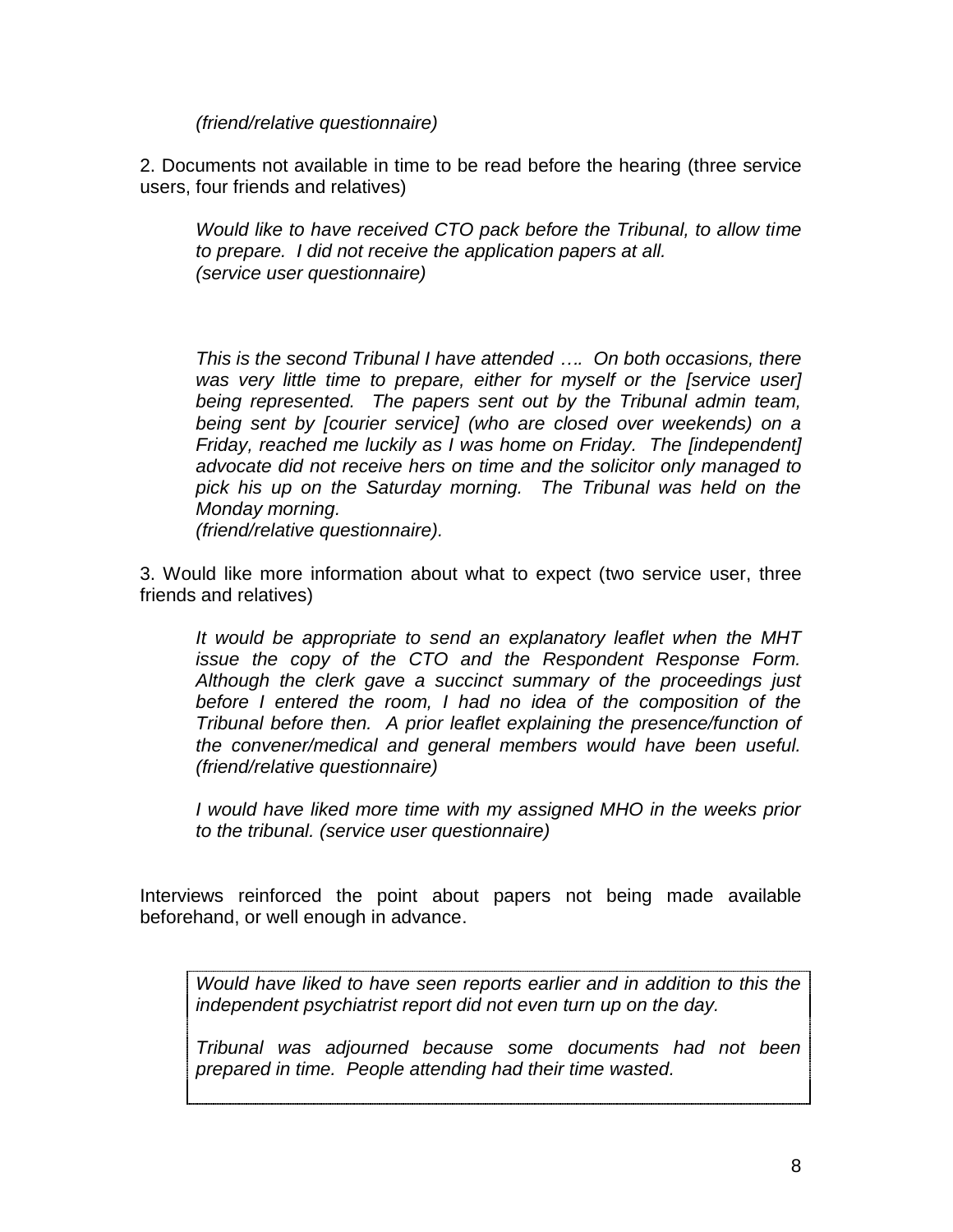# <span id="page-8-0"></span>**Conduct of the hearing**

### *What was the tribunal like for service users?*

Almost all service users who responded felt that the surroundings at the Tribunal were pleasant and comfortable and that the staff made them feel welcome. All but three of them felt treated with respect.

On a more negative note, eight out of 40 respondents felt they could not take a break in the proceedings when they wanted.

Service users' responses to five questions focussing on whether they felt included in the Tribunal process and whether their own concerns were given priority are shown below:

| Questions to service users |                                                                                                |     | Response          |           |  |
|----------------------------|------------------------------------------------------------------------------------------------|-----|-------------------|-----------|--|
|                            |                                                                                                | Yes | <b>No</b>         | <b>No</b> |  |
|                            |                                                                                                |     |                   | response  |  |
| $\mathbf 1$                | Did the three panel members take care to<br>ensure that you understood what was being<br>said? | 28  | 10                |           |  |
| 2                          | Did you feel the panel members treated you<br>with respect?                                    | 36  | 3                 |           |  |
| $\mathbf{3}$               | Did the panel members take care to find out<br>your views?                                     | 34  | 5                 |           |  |
| $\overline{4}$             | Did the Tribunal discuss what mattered most to<br>you?                                         | 27  | $12 \overline{ }$ |           |  |
| $5\overline{)}$            | Did the panel members ask about the types of<br>care and treatment you think you need?         | 22  | 16                | っ         |  |

While it is good to hear that almost all felt treated with respect, it is a concern that quite a high proportion (40%) said they were not asked about their own preferences for care and treatment.

The table above indicates there were more people satisfied with the way they were spoken to (questions 1-3) compared with the number satisfied with the attention paid to their concerns in the discussion (questions 4-5). Seventeen people answered "yes" to all five questions and a further ten answered "yes" to all but one question. Three people answered "no" to all five questions.

Service users were evenly divided on whether they thought what was said about their current mental health was fair. Of the 39 who attended their Tribunal, 20 answered 'yes' to this question and 19 'no'.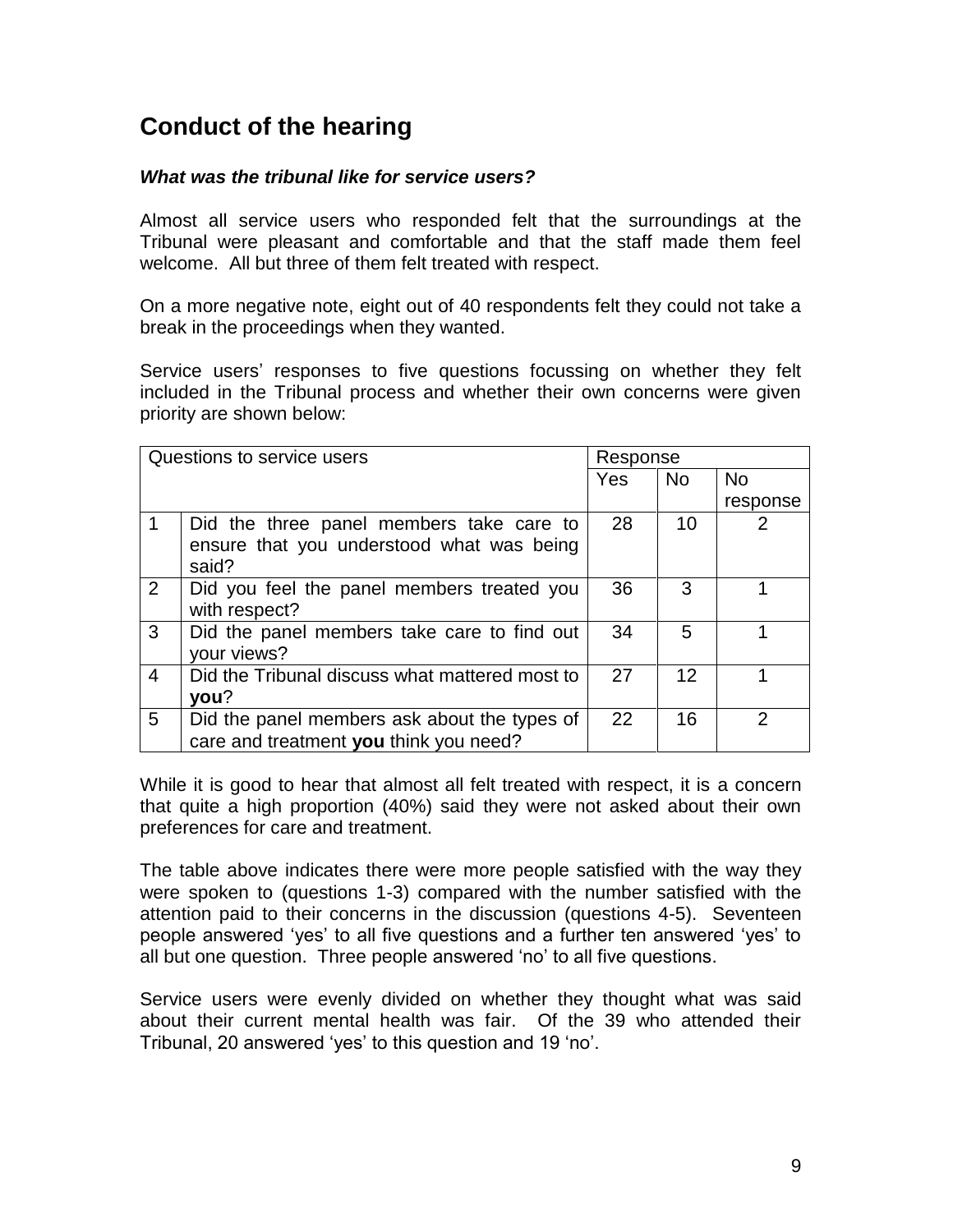### *What was the Tribunal like for friends and relatives?*

In general, friends and relatives gave a positive account of their treatment by the Tribunal. All of them agreed that the staff made them feel welcome, All but one said they felt treated with respect, and all thought the surroundings were pleasant and comfortable.

Twenty-five people felt they could take a break when they needed and four felt they could not.

Friends and relatives tended to be more positive in response to questions about the *inclusiveness* of the proceedings, compared with service users. In both groups, more respondents felt respected and given a chance to speak compared with the number who felt that their concerns were actually part of the discussion. However only 7 out of 43 friends and relatives felt that their concerns were not addressed compared with 12 out of 40 service users.

|                | Questions to friends and relatives             |     | Response      |           |
|----------------|------------------------------------------------|-----|---------------|-----------|
|                |                                                | Yes | <b>No</b>     | <b>No</b> |
|                |                                                |     |               | response  |
|                | Did the three panel members take care to       | 41  | $\mathcal{P}$ |           |
|                | ensure that you understood what was being      |     |               |           |
|                | said?                                          |     |               |           |
| 2              | Did you feel the panel members treated you     | 42  |               |           |
|                | with respect?                                  |     |               |           |
| $\overline{3}$ | Did the panel members take care to find out    | 40  | 3             |           |
|                | your views?                                    |     |               |           |
| $\overline{4}$ | Did the Tribunal discuss what was important to | 36  |               |           |
|                | you?                                           |     |               |           |

Thirty-two out of 43 respondents answered 'yes' to all four questions.

### *How friends and relatives thought the person they were supporting was treated at the hearing*

Overall, friends and relatives more often felt they had been treated well themselves compared with the person they were supporting. [In five of the responses the person being supported was not actually present at the hearing so the total of valid responses is 38.]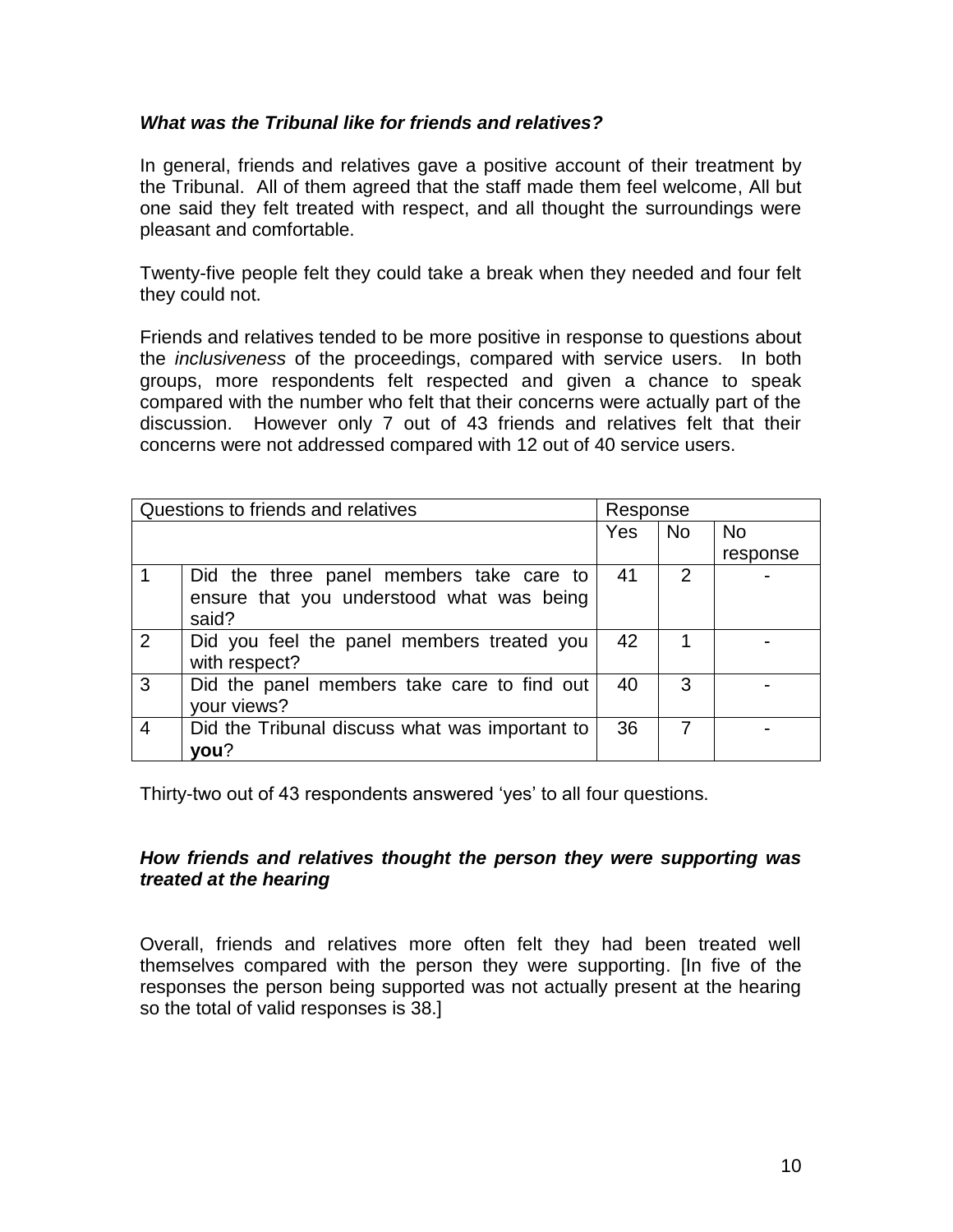The largest number of positive answers (28 out of 38 cases) was in response to:

"Tribunal staff made the person I was supporting feel welcome".

The largest numbers of negative responses (15 out of 38) were to the statement:

"The person I was supporting felt they could take a break if they needed".

Responses to the other questions are shown below.

|   | Questions to friends and relatives about the person<br>they were supporting | Response |                |           |
|---|-----------------------------------------------------------------------------|----------|----------------|-----------|
|   |                                                                             | Yes      | N <sub>o</sub> | <b>No</b> |
|   |                                                                             |          |                | response  |
|   | Did the three panel members take care to                                    | 23       | 14             |           |
|   | ensure that they understood what was being<br>said?                         |          |                |           |
| 2 | Did you feel the panel members treated them<br>with respect?                | 25       | 12             |           |
| 3 | Did the panel members take care to find out<br>their views?                 | 24       | 13             |           |
| 4 | Did the Tribunal discuss what was important to<br>them (i.e. service user)? | 22       | 15             |           |

- 17 respondents (almost half) answered 'yes' to all four of the questions with a further seven people giving a positive answer to three of them.
- Eight respondents answered 'no' to all four with a further six respondents giving a negative answer to one or two of the questions.

### *Comments and suggestions for change*

Some comments were concerned with the style of the hearing. Three referred specifically to formality, for example:

*…Very formal across boardroom-style table and microphones…. (friend/relative questionnaire)*

It is worth noting that amongst a group of four people we interviewed who had experienced hearings in the same place, the two who were unhappy with the outcome complained about the formality of the setting whereas the two who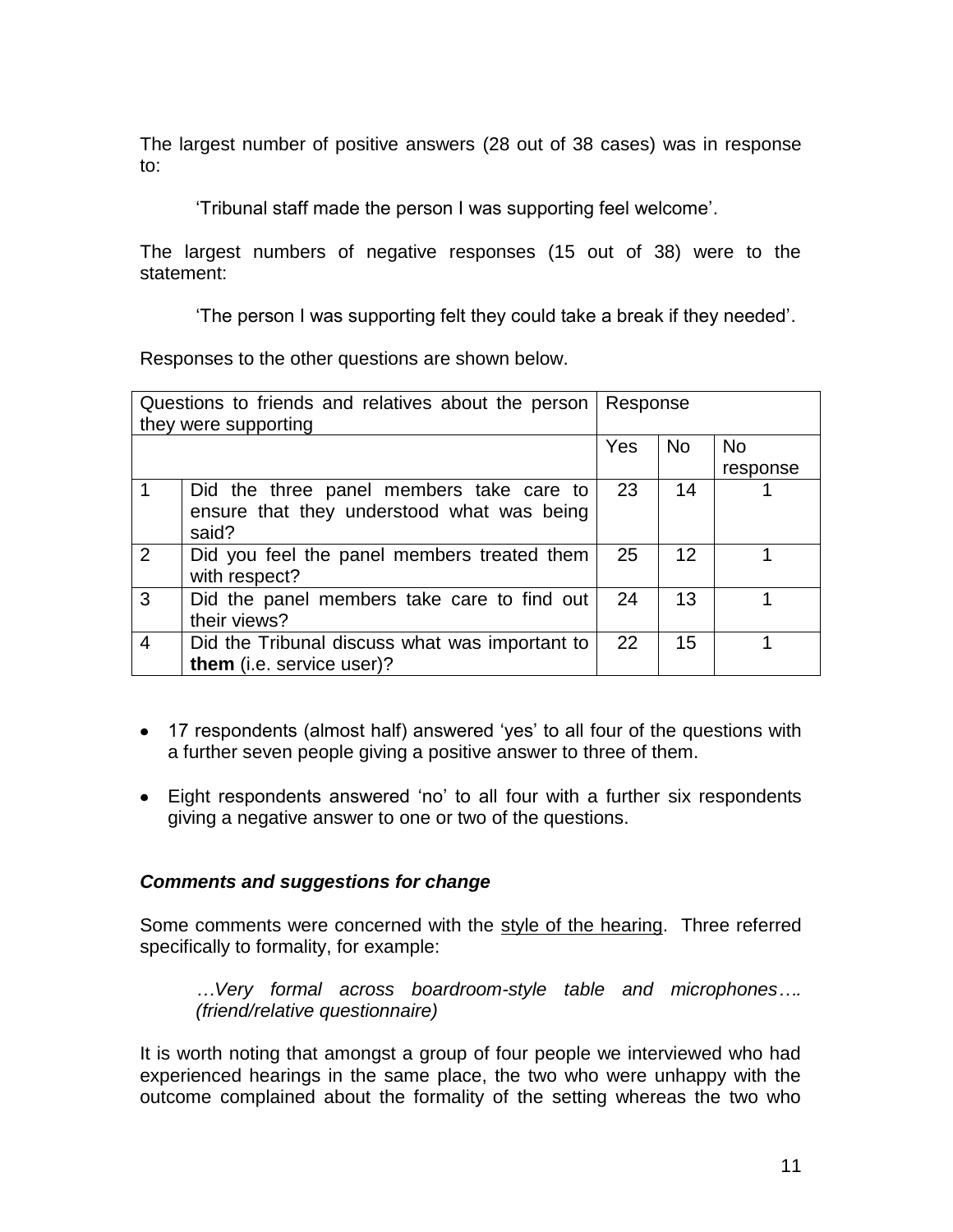were pleased with the panels" decisions (*and who knew in advance that this would be favourable to them*) were able to ignore this formality.

Four service users said they were not able to fully understand the language used or the 'legalities'.

*Application was withdrawn due to conflict of views from solicitor and [independent] advocacy - I didn't understand the legal implications. (service user questionnaire)*

*I would have preferred simple, understandable language to be used. (service user questionnaire)*

The use of legal language can be both intimidating and misleading for lay people, as pointed out by one interviewee:

*B said there was an 'unpleasant atmosphere' at his Tribunal and it was very formal…. When he read the words 'Determination of Compulsory Order' on the top of the documents he understood that to mean that the panel was 'determined' to detain him and that his case was effectively decided in advance. He was clearly angry about this and thought the wording should be changed so as not to be misleading.*

For one relative, the oral presentation of clinical evidence was an issue:

*The information about the psychiatric history of the [service user] should be given to the three members before the meeting and not read out then as it is disturbing for the [service user] and relative who has already read it.* 

*(friend/relative questionnaire)*

One service user would have preferred that at least one of the panel members had been female.

There were no comments on questionnaires about physical comfort at the hearing.

In interviews we heard from one person who found the room was too hot and there was no drinking water provided (it had not been ordered in advance and was therefore not available).

Three service users and five friends/relatives expressed concerns about the scope and emphasis of the discussion in the hearing. Some felt that relevant treatment matters were not being addressed: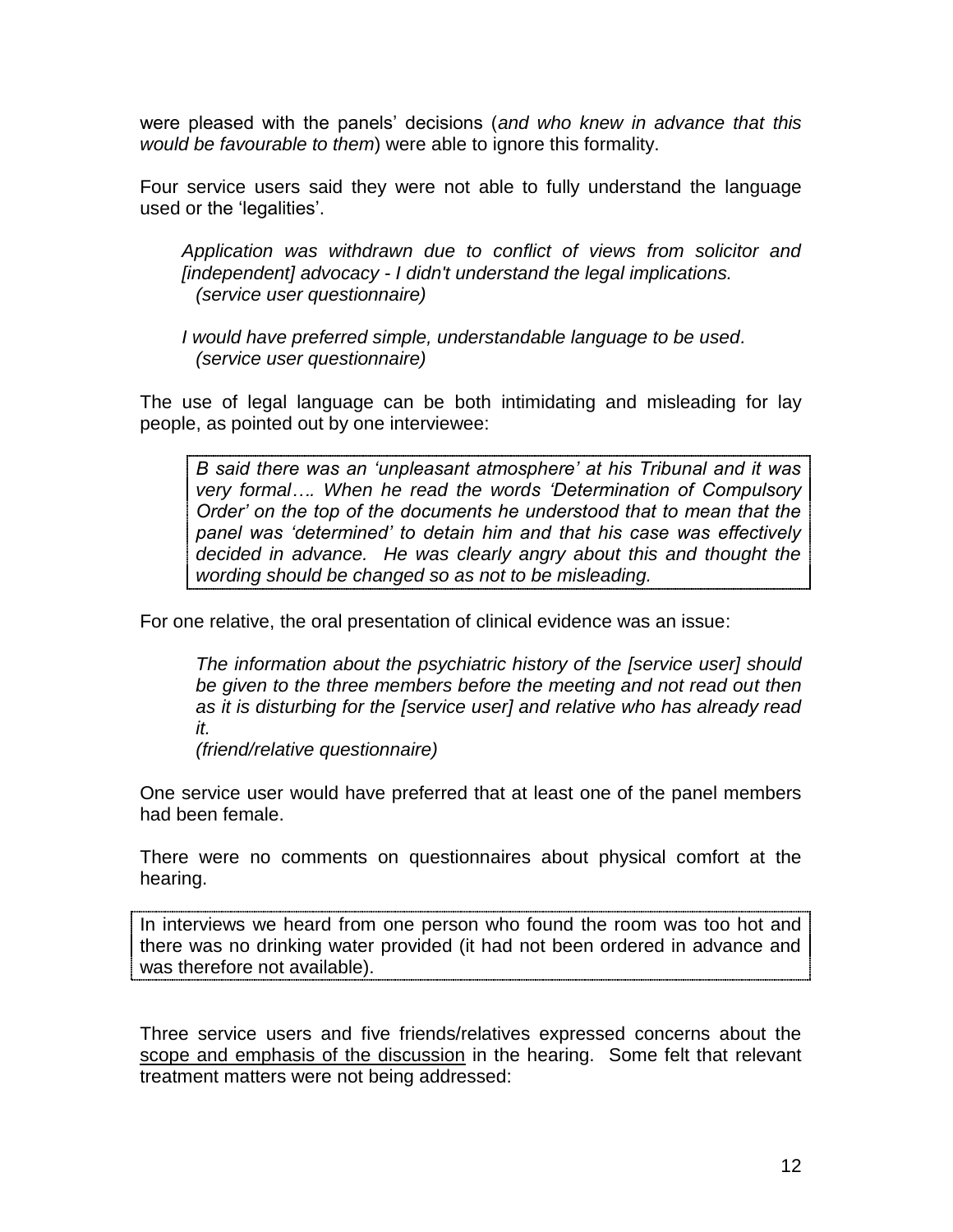*The matter of CBT has been pending for 2 years but was not discussed. (friend/relative questionnaire)*

*Did not discuss treatment and care as such, only the types of order held under.*

*(friend/relative questionnaire)*

*The diagnosis ... was often factually incorrect. … adverse side effects of the drug-based treatment. Worries about Clozapine at my current state of health.*

*(service user questionnaire)*

Another cause for concern was the limitations of the clinical evidence presented:

*[change wanted] To look into the past of the person I was supporting and not go with what they have in their notes, which to my knowledge they haven't got the correct script. (friend/relative questionnaire)*

*I* was surprised that the tribunal felt able to reach a decision based on *clinical evidence presented in very general terms. (friend/relative questionnaire)*

*There seems to be no flexibility in definitions of mental health to take account of how the environmental conditions of a psychiatric secure ward can affect a [service user's] already fragile state of mind, … the response is a continual … '[the service user] does not accept the need to be in hospital'.* 

*(friend/relative questionnaire)*

Four service users and one friend/relative were left feeling that their own views and concerns had not been properly included.

*A little fairness instead of doctors telling me what is necessary. (service user questionnaire)*

*As primary carer I was not asked at all for my views. Apart from introductions, I was not given any opportunity to speak. I find this unacceptable.*

*(friend/relative questionnaire)*

*The one doctor got asked all the questions as if he was the only person in the room … the panel should not have agreed with the doctor at*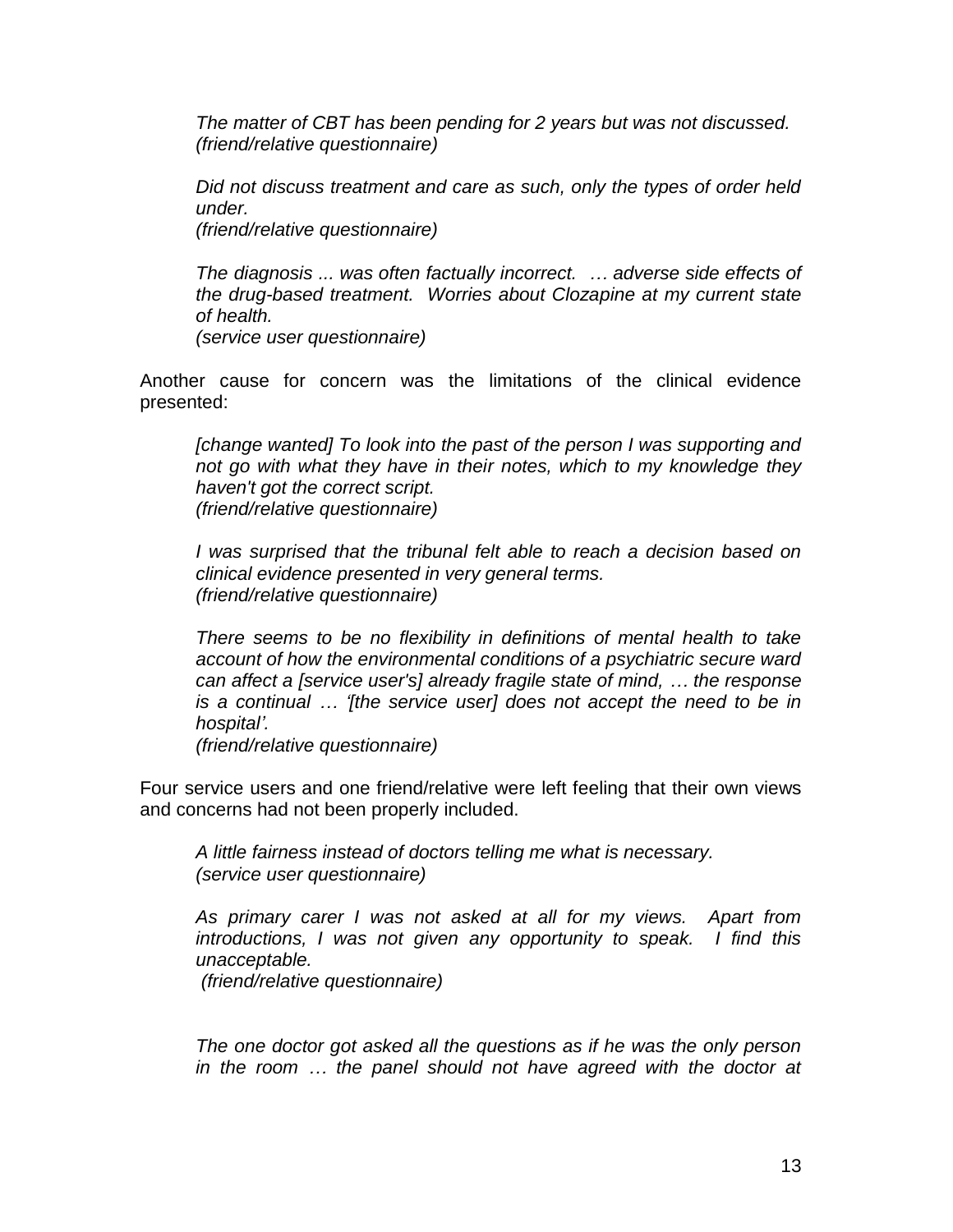*everything he said because I have not been with the doctor that long for the doctor to know me that good. (service user questionnaire)*

This perception that the Tribunal decision was a foregone conclusion also came over strongly in interviews.

*… the panel 'listened to me and ignored me'*

the Tribunal should be *'more accountable and should bring things more out into the open. Doctors have too much power. Too much emphasis is placed on past events by Doctors and social workers.'*

Eleven respondents said they had been asked about communication requirements in advance and 27 said they got the communication support they needed. However we did not ask people what support (if any) they did need so this is a little difficult to interpret.

Interviews allowed service users to tell us more about how they felt at the hearing and the kinds of pressure they felt under. Two people spoke about the pressure of being the last to speak – feeling the weight of evidence pile up against them before they had the chance to make their own case. Another spoke about the pressure applied before the hearing:

*He recently met with the consultant psychiatrist prior to the Tribunal. Felt under pressure to accept conditions prior to the Tribunal, including that I had to agree to have 'support' when living in the community. Told that detention would continue unless I agreed to do so and comply with this. Felt blackmailed.*

One group we met felt that there should be an independent jury at the Tribunal – reflecting their strong feeling that the panel itself is not impartial.

And finally, from an interviewee with a fairly lengthy experience of detention…

*He much prefers the tribunal to the Sheriff court because it is more private – extra people can only attend with his permission whereas in the court the public can be present. He was grateful to Tony Blair for bringing in the Human Rights Act.*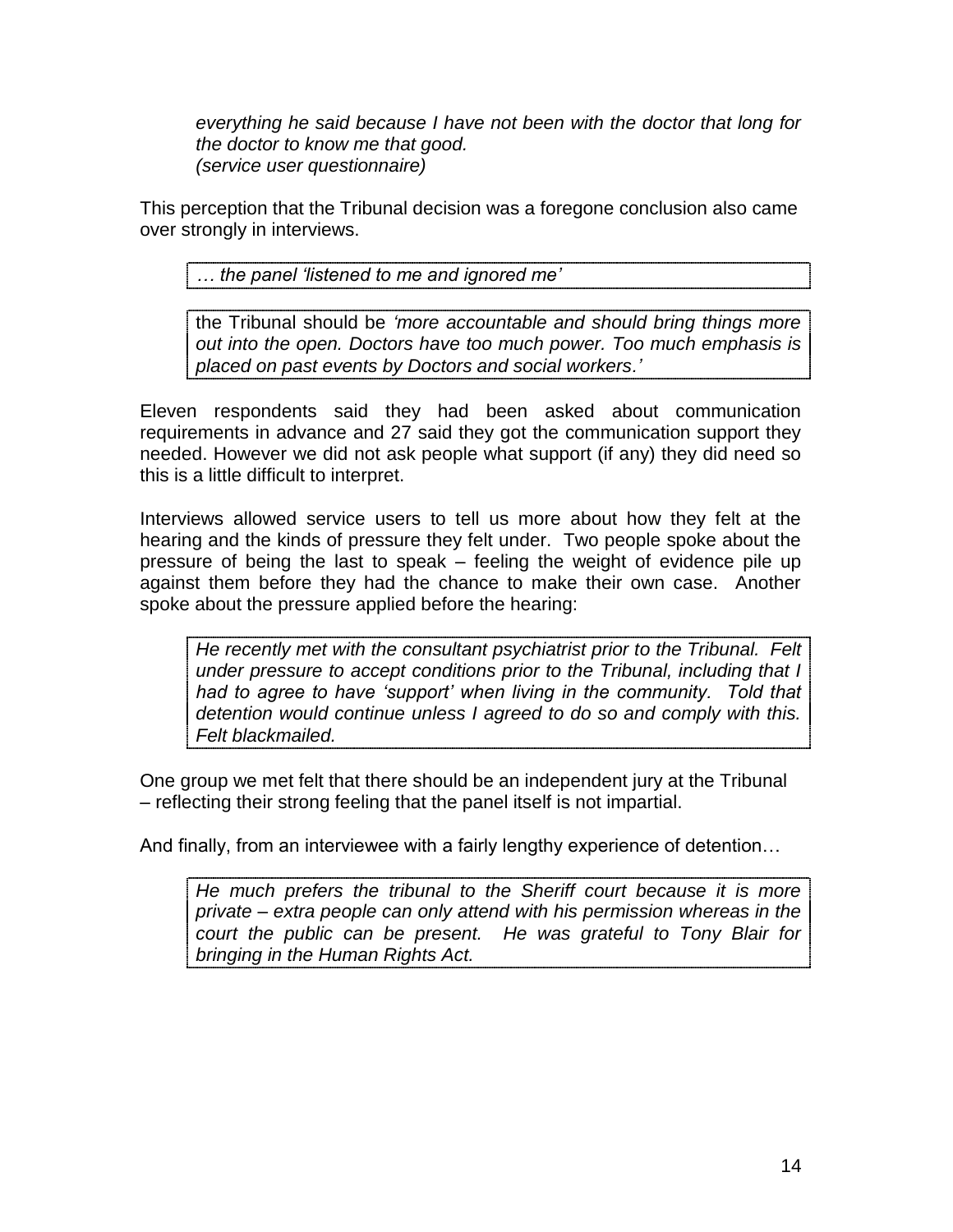# <span id="page-14-0"></span>**What did people feel about the outcome?**

Over 90% of respondents were clear about what was decided and satisfied with the time taken by the panel to decide their case. Only one friend or relative felt unclear about what was decided at the Tribunal, and none felt that the panel members didn"t take long enough to come to a decision.

One suggestion made was for an audio recording of the proceedings to be given to the service user. It was thought this would be helpful for everyone and not simply those unable to attend the hearing.

We found that most respondents were unclear about how to appeal or complain about the outcome of their hearing. Fewer than half of both groups of respondents said they were told who to contact if they had a complaint, and just over half of both groups said they were told how to make an appeal. Fifteen out of 40 service users (38%) and 14 out of 43 friends and relatives (33%) said they were not told either of these things. .

|                | Questions to service users                    | Response |           |           |
|----------------|-----------------------------------------------|----------|-----------|-----------|
|                |                                               | Yes      | <b>No</b> | <b>No</b> |
|                |                                               |          |           | response  |
|                | Did you feel that the panel members took 30   |          |           | 3         |
|                | enough time to decide about your case?        |          |           |           |
| $\overline{2}$ | Are you clear about what was decided?         | 31       | 6         | 3         |
| 3              | Have you been told how to make an appeal?     | 22       | 17        |           |
| $\overline{4}$ | Have you been told who to contact if you have | 19       | 20        |           |
|                | any complaints about your Tribunal?           |          |           |           |

|                | Questions to friends and relatives<br>Response |     |           |           |
|----------------|------------------------------------------------|-----|-----------|-----------|
|                |                                                | Yes | <b>No</b> | <b>No</b> |
|                |                                                |     |           | response  |
|                | Did you feel that the panel members took   42  |     | 0         |           |
|                | enough time to reach a decision?               |     |           |           |
| 2              | Are you clear about what was decided?          | 41  |           |           |
| $\overline{3}$ | Have you been told how your relative or friend | 23  | 16        | 3         |
|                | can appeal?                                    |     |           |           |
| $\overline{4}$ | Have you been told who to contact if you have  | 16  | 24        | 3'        |
|                | any complaint about the Tribunal hearing?      |     |           |           |

Our interviews uncovered some concerns about how decisions were implemented and about appeals. We heard from one person who was unhappy that all recorded matters had not been acted on by his care team. This was echoed by another interviewee who thought the Tribunal should have more power to oversee the delivery of what was "promised in care plans". His care plan included support towards gaining employment.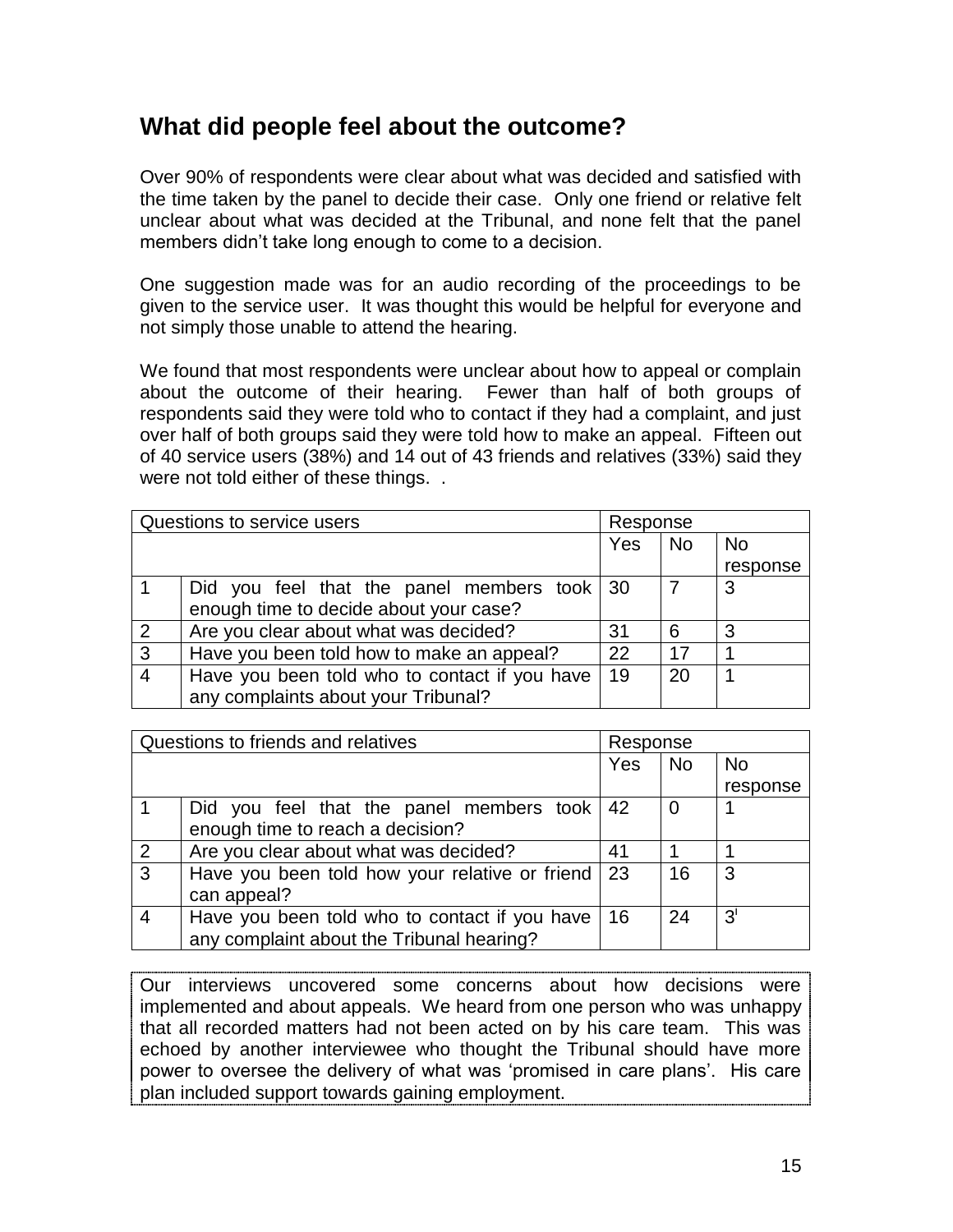Another was angry that some decisions were postponed to a later Tribunal because the independent medical report was not ready.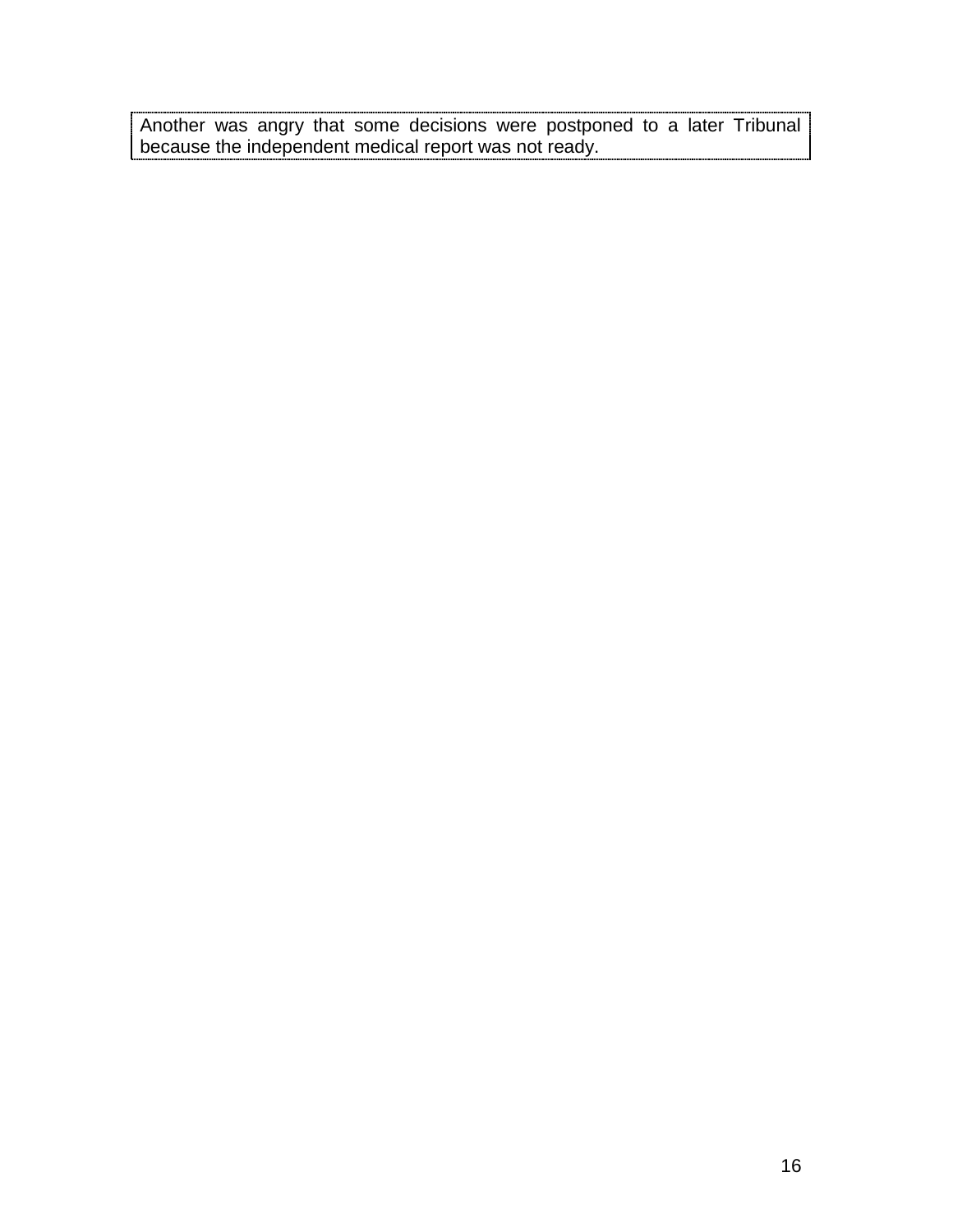# <span id="page-16-0"></span>**Conclusions and recommendations**

Overall, the majority of responses to our questionnaire were positive but written comments and face to face interviews uncovered some important issues which we believe need attention.

We found that the vast majority (94%) of service users and friends and relatives who returned our questionnaires felt that the panel treated them with respect. A somewhat smaller proportion (74%) thought that the panel took care to find out service users" views. But 93% of friends and relatives thought that care was taken to find out their views, as distinct from those of the person they were supporting.

Nevertheless, questionnaire and interview responses taken together convey a strong sense that for many people the hearing represented a foregone conclusion – whether or not the outcome was the one the service user wanted. Although most people said they were asked for their views, there were fewer who felt that their views were actually included in the discussion (or, by implication, had any influence on the outcome).

Where friends and relatives have criticisms these are more likely to be about the scope and content of the discussion than about the way they were personally treated. They were also more critical of the way the service user was treated than of their own treatment. A substantial minority of all survey respondents (30%) felt that panel members did not take care to ensure that the service user understood what was being said. We also found that 35% thought that the panel did not discuss what was important to the service user. A much smaller proportion (16%) of friends and relatives felt their own issues were not addressed.

The use of language obscure to them, the formality of the occasion and having to wait until the end to make their own statement were all factors which had contributed to an intimidating and stressful experience for some service users. It was these factors, coupled with the sense that what they said made no difference to the outcome, which provoked the strongest reactions in interviews.

A large minority of service user respondents (40%) felt that their own concerns about care and treatment were not discussed. Some friends and relatives commented that the scope of the discussion of the service user"s needs was too narrow, and one commented that care and treatment were not discussed at all, only the issue of compulsion. This perceived lack of attention to care and treatment is also evident in comments made by service users in some interviews that their care plans were not being implemented. We are concerned that if care plans are neglected or if service users are not informed about and confident of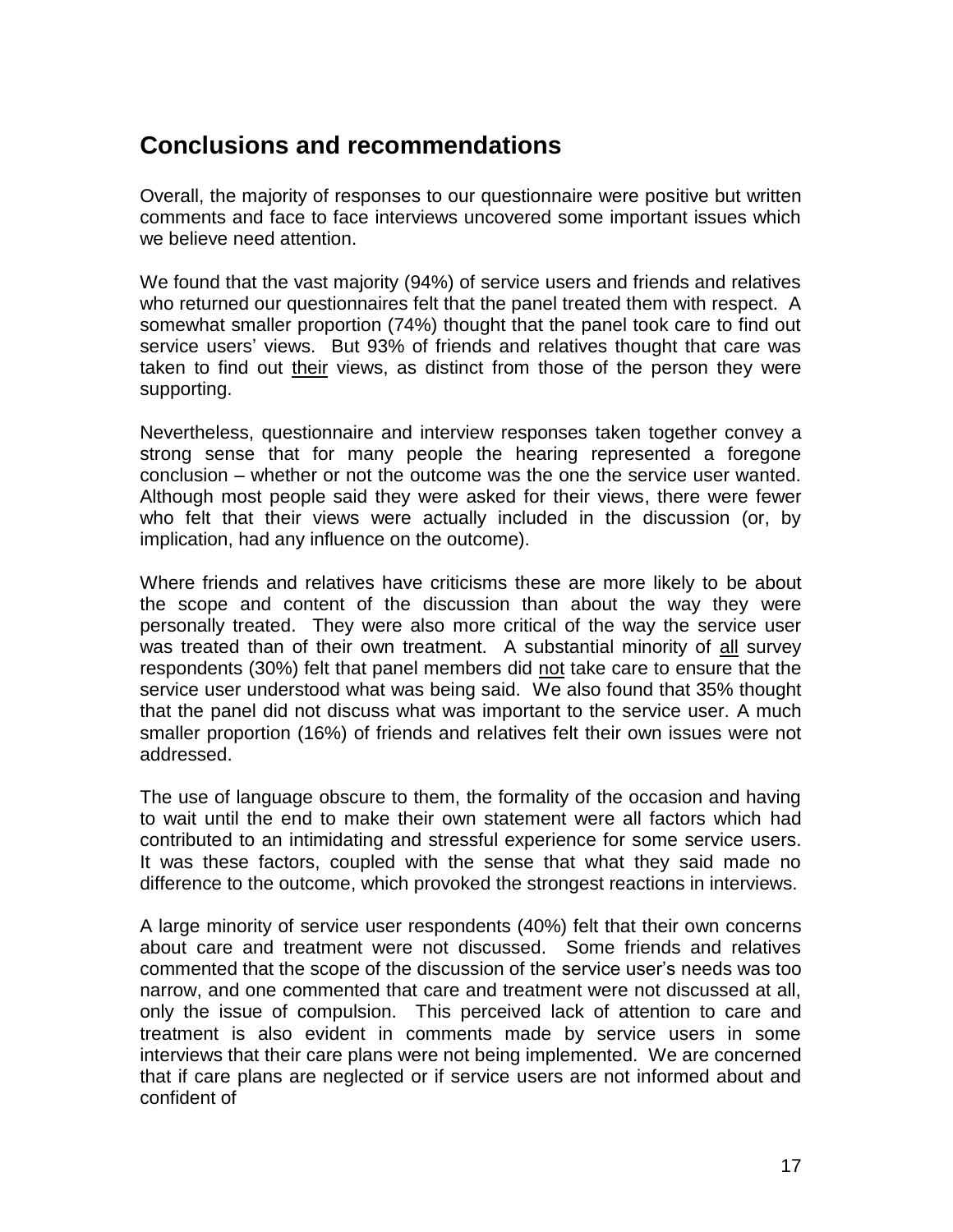them, then this can engender feelings of helplessness in service users, which could be detrimental to their eventual recovery.

Being well prepared and knowing what to expect is an important part of the tribunal experience. Although some respondents were unhappy about lack of advance notice of the tribunal, with in some cases only 24 hours to read papers, a high proportion (80%) of all questionnaire respondents said they felt prepared for the tribunal and 84% said they had a good understanding of its purpose. Only 11 people (13%) said they had not had someone explain the proceedings to them in advance.

Effective legal representation and independent advocacy is the prescribed means of ensuring that service users' views are heard. Good representation by a lawyer and independent advocate was very important to the people we interviewed. It could make the difference between understanding the proceedings or not. Having a lawyer argue your case was highly valued by those who had that experience.

Feeling able to take a break during the hearing (whether to speak to a representative, to smoke, or just to have a rest from the proceedings) may not be an issue when the hearing is relatively short. This was the aspect we asked about that attracted the largest number of negative responses from friends and relatives: 29% of all respondents felt that the service user did not feel able to take a break when needed.

A very small number of service users, friends and relatives (8%) were not clear about what was decided at the hearing. We are concerned though to find that 40% of all respondents said they had not been told how the service user could appeal. An even larger proportion (53%) said they had not been told who to contact to make a complaint. We accept that they may have been given the information and not taken in but it does seem from our findings as though more attention should be paid to this.

We have reported here on the first hand experiences of 101 people attending mental health tribunals. We were asked, in interviews, whether there was any point in this exercise. This underlined for us the powerlessness experienced by people subject to compulsory measures and the importance of taking some trouble to hear what they have to say about procedures designed, to a large extent, to make them feel that they also have human rights.

### *Recommendation 1: The Tribunal should consider whether the format and style of proceedings could be adapted to convey the Tribunal's independence from mental health services more explicitly.*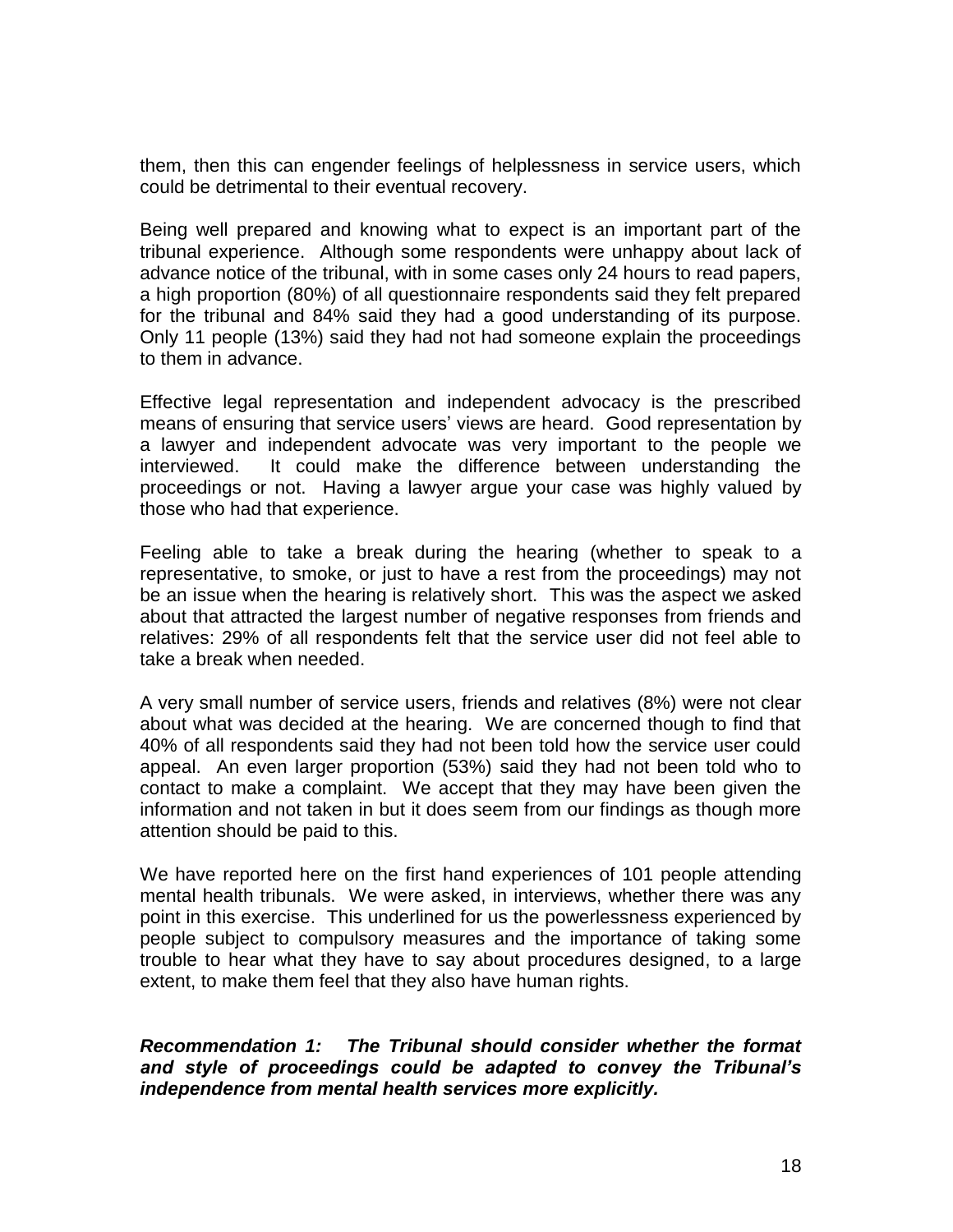*Recommendation 2: Priority should be given by the Tribunal to ensuring that the language used in documents and in discussion is clear and unambiguous from the point of view of lay people attending. Where the use of language with a particular legal connotation (such as 'determination') is unavoidable, Tribunal Chairmen should go out of their way to ensure that the meaning is clear to service users.* 

*Recommendation 3: The Tribunal should consider whether service users and carers can make their statements about their perception of care and treatment needs earlier in proceedings.*

*Recommendation 4: The care and treatment proposed for the service user, and not simply the issues of detention and compulsion, should be a central focus of the discussion in the hearing. Service users' views about their care plans should be sought.* 

*Recommendation 5: Panel chairs should ensure that service users, friends and relatives are offered a break at reasonable intervals during the hearing. Proceedings should be suspended during the breaks.*

*Recommendation 6: Service users and people who support and represent them need time to prepare for hearings in order to participate fully. The Tribunal should ensure that papers are received in a timely way.*

*Recommendation 7: Service users need to be made aware of their rights to appeal against a Tribunal decision and to complain about any aspect of the proceedings. This information should be given out orally and in writing and Tribunal members or staff should check that service users, their friends and relatives understand it, as far as possible.*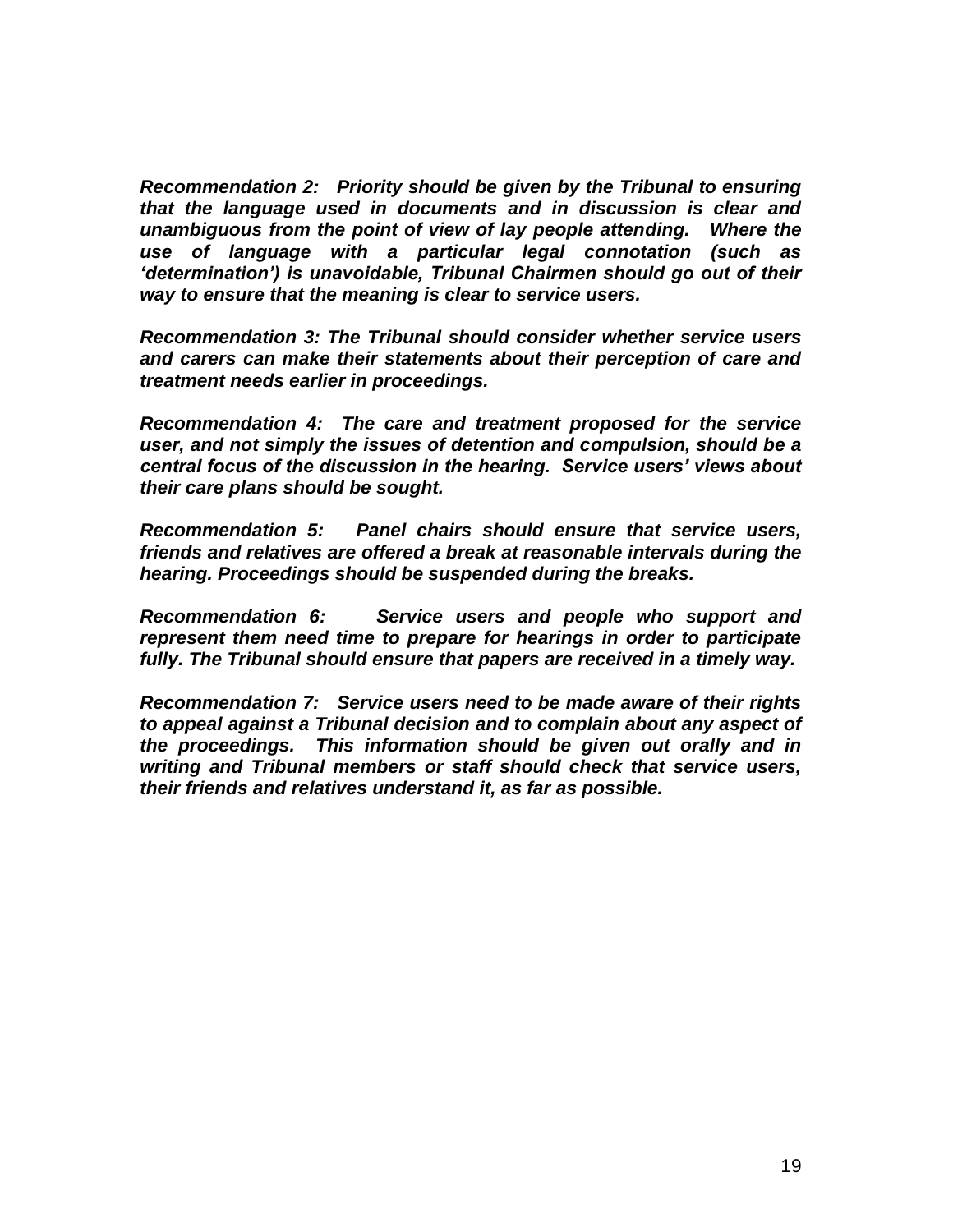# <span id="page-19-0"></span>**Case Examples**

# **Case Example 1**

# *Preparation for Tribunal*

A meets with his independent advocate prior to the tribunal, to prepare as he put it: - "for the good, the bad or the ugly - hopefully the good!" The independent advocate writes down notes of what the service user wants to say, which are typed up to be submitted to the tribunal. They have joint meetings with A's lawyer who submits his own report to the tribunal. A felt there was sometimes not enough time for him to read the reports being submitted to the tribunal. Some reports arrive on the morning of the tribunal. There was something in the notes with which A was in disagreement and which his lawyer wanted removed. A appreciated the fact that the "judge" deferred his last tribunal until this could be sorted out

# *Conduct of Tribunal*

A's tribunals are busy as there are many people in attendance. A has on occasion agreed to allow people who are training to sit in and observe his tribunal. A finds it hard to follow what is going on when there are so many people talking. A strongly objected to the recommendation of the consultant psychiatrist that A had to have "support".

### *Result*

A felt very unhappy, that he has been kept on a restriction order. In relation to dealing with his consultant psychiatrist A felt it was just "the same shit, different day" and "I just feel I am not getting anywhere".

His independent advocacy worker who was present explained that A felt that despite the process nothing was moving forward. He wanted to leave the past behind. A wanted the time he had been on a Restriction Order to be reviewed. A talked about going to a higher authority to "the European Court of Human Rights"

### **Case Example 2**

### *Preparation*

B struggles with paperwork and reports as he cannot read. Help from independent advocacy is important and writing things down in advance of the tribunal for advocate to read out to the panel. He had needed his solicitor to explain some of the reports.

He was told about his latest tribunal on the same day. Staff in the hospital told him nothing about what to expect at the first tribunal he attended and B feels this is wrong.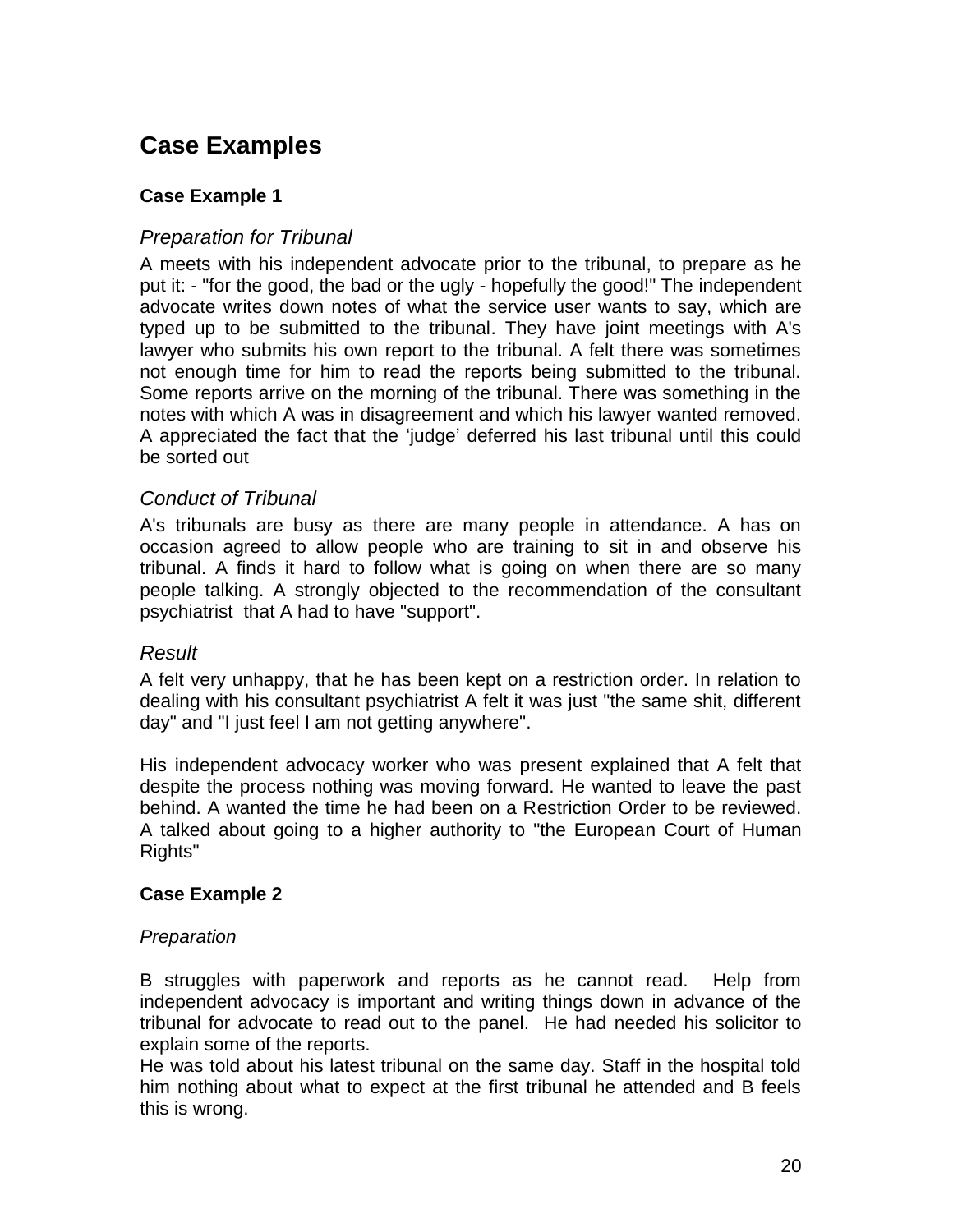His independent advocate, who was present, confirmed that he had gone along with high expectations expecting to be discharged. He had given up smoking and prepared himself to make a good impression. When the tribunal decided not to discharge him he was bitterly disappointed and immediately started smoking again. Some preparation from staff about what was likely to happen at the tribunal might have made him less disappointed and disillusioned. B says that the ward staff are not familiar with the workings of the tribunal and are therefore not able to prepare people – this could be overcome by letting them attend some hearings. Also the psychiatrist and others who do attend sometimes don"t have the time available to talk to service users in advance and make them aware of possible outcomes.

# *Conduct of Tribunal*

B's solicitor prevented the independent advocate from presenting B's views orally in the tribunal as he had done on the first occasion. They only found out once they were already inside the tribunal that he had decided this was not appropriate and handed out the transcript instead. B was disappointed about this …. The independent advocate did not think the tribunal members were aware that this was an issue.

B felt that the tribunal did not listen to him but to the staff. He felt a bit left out when they were discussing legal points amongst themselves and it was hard to follow what they were talking about. He felt he was "decently treated" but at the same time he was dissatisfied. He felt that what was said about his mental health at the tribunal was not fair. He admits that his views are very influenced by his dissatisfaction with the outcome.

### *The result*

B wants to be discharged but has not been willing to receive support services outside the hospital. It was agreed at the tribunal (as a way round this) that a visit be arranged to a person who is being supported outside the hospital…. B is very dissatisfied that nothing has come of this. Also the tribunal has agreed that he needs psychology input and requested a psychologist's report for the tribunal. This was done but since then every one of his appointments has been cancelled. He feels that the MH services are not keeping their side of the bargain – they say "we"ll help you if you help us" so he cooperates with the treatment plan but they don"t provide the care and treatment agreed to. B has no faith in the tribunal because in his experience what they decide is not put into practice. "They don"t follow through on things they say they are going to do." "Nothing much has changed in my circumstances" (as a result of the tribunal). "Staff were to start coming to meet me but they haven't'. "It makes me not want to listen'.

B did not fully understand the decision of the tribunal at the time but the MHO explained it to him directly after.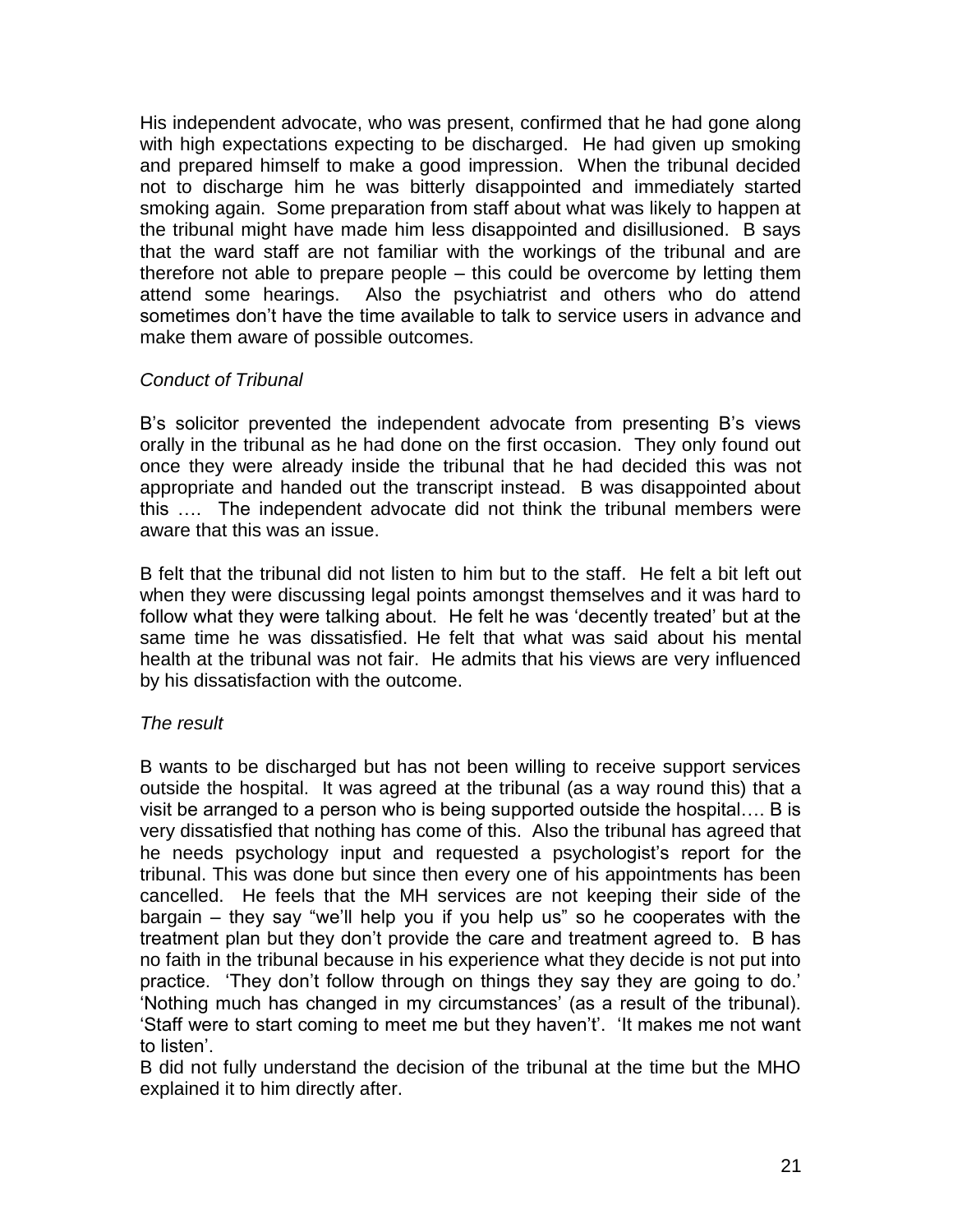# **Case Example 3**

#### *Preparation*

C felt he was very well prepared for his tribunal and wanted to attend. His lawyer explained what would happen and that he was up to date with all the procedures. He said in fact he had to pull her back a bit because she was so keen. The ward nurses were also very good at explaining everything

### *Conduct of Tribunal*

He said the tribunal was very quick. There was no break because it only lasted 25 minutes. Everyone had a chance to have their say. C said he was also in the huge room with the huge table but didn't feel intimidated because he had so many people sitting with him who outnumbered the panel. He said it was a positive experience because he knew he was getting out. People told him this before the tribunal. Everyone was very helpful and he was informed about everything at every stage.

### *The Result*

C said it was a quick decision and he was given a conditional discharge which means he has to attend the hospital day centre 6 days a week and take his medication. C said that everything depends on the psychiatrist.

C would change the length of time it takes to get a tribunal. He said he spent a year in limbo living out of hospital four nights and in four nights. He said he also knows other people who are in this position e.g. one man who has been waiting 14 months for his tribunal.

<span id="page-21-0"></span>C also felt it was not helpful to get "masses of reams of paper all about my life, about my past, the offences that brought me into hospital" which he said was upsetting to read. A nurse asked him if he wanted to talk about it. He didn't want to talk about it, and shredded the information in the end.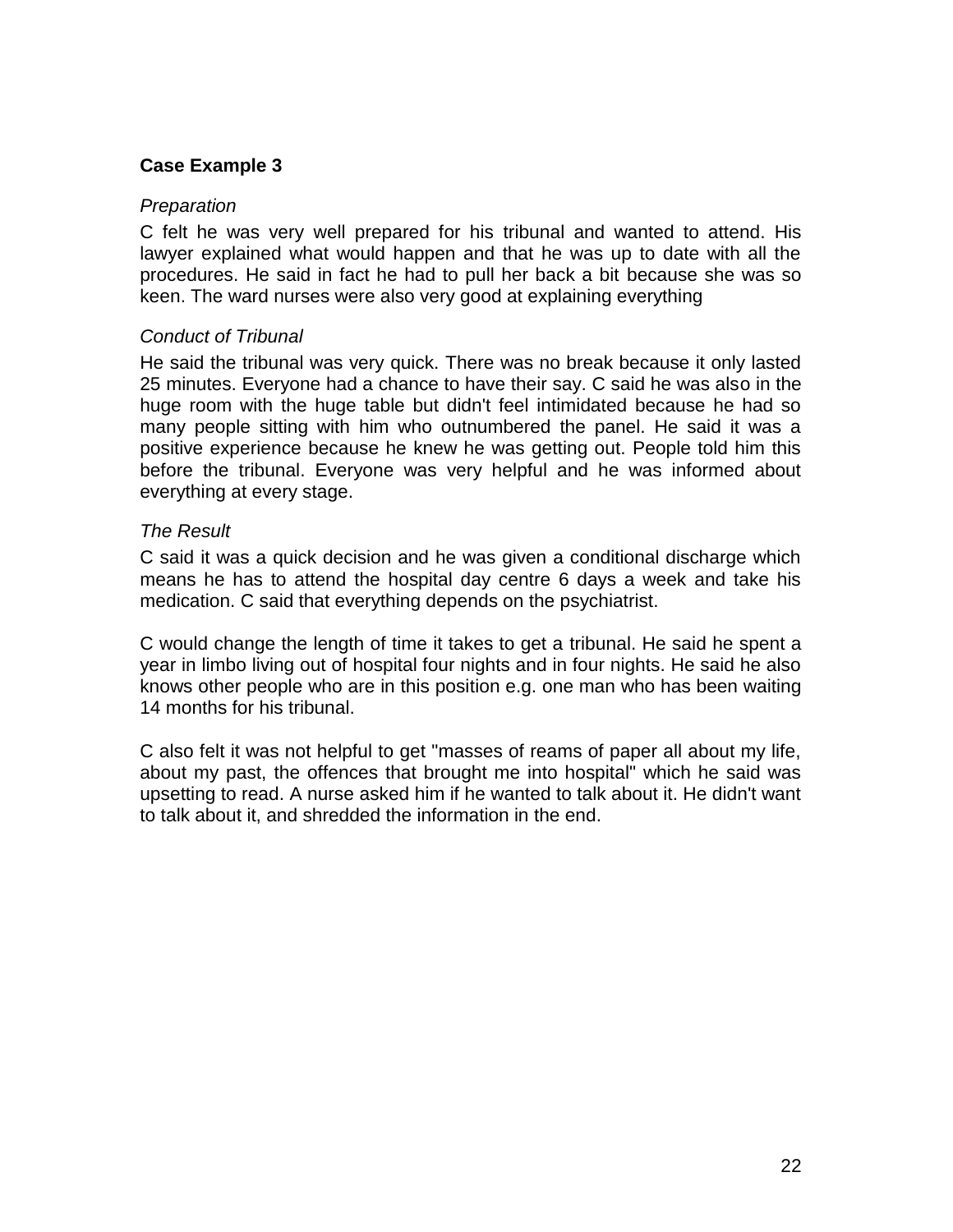# <span id="page-22-0"></span>**How the monitoring was carried out**

Before starting on this monitoring exercise, the Mental Welfare Commission invited a number of organisations to join a steering group. This helped us to devise the most practical and relevant ways to approach service users and their friends and relatives. The following organisations were represented in the steering group:

The Scottish Independent Advocacy Alliance VOX (Voices Of eXperience) NSF Scotland (The National Schizophrenia Fellowship) The Mental Health Tribunal for Scotland The Scottish Government We also met with a group of mental health tribunal panel members to hear their views about our proposed monitoring.

We recognised at the outset that people attending Tribunals would not be an easy group to engage in a survey. The Tribunal has the power to curtail their freedom, or that of a friend or relative. They will have strong feelings about this and about their situation in general which may make them unreceptive to requests for interviews or to complete questionnaires. The relatively small sample size that we have achieved for this survey reflects this difficulty. We also had to accept that the views they gave about the conduct of the Tribunal would be coloured by the decision made by the panel.

In spite of these considerations, we agreed that it was essential to devise the best method we could to at least give people the chance to express their views. Following limited consultation with independent advocates and service user led groups we decided to supplement the survey with face to face group interviews with service users, friends and relatives. The people who gave their views in these interviews all had first hand experience of Tribunals, though not necessarily during the survey period. In this report we have indicated where we are referring to comments from interviews as distinct from results from the survey.

#### *Questionnaire survey*

We designed and printed questionnaires for people to complete themselves. Through our contacts with independent advocacy organisations we were able to pilot the questionnaires and to get a better understanding of how the survey would be received by service users. With the help of the Tribunal administration, the questionnaires were distributed to Tribunal clerks throughout Scotland together with a request to give a questionnaire to each individual service user when they came for a hearing and to any lay people attending with them.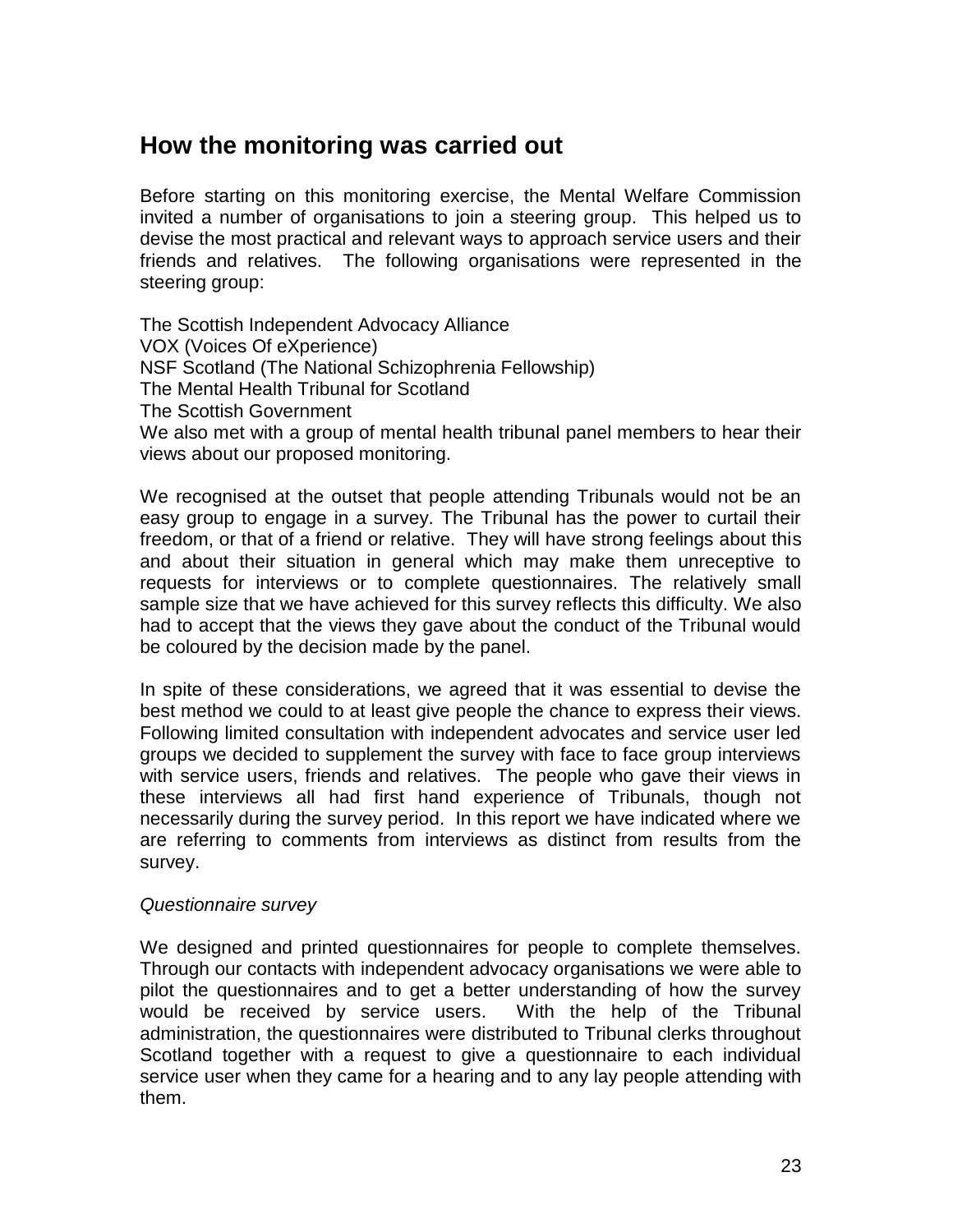It seems that some Tribunal clerks were more successful at this than others: we heard from independent advocacy organisations that the handing out of questionnaires was happening routinely in some areas but not in others.

Independent advocates were not included in the survey although we recognised that some might have a role to play in supporting people to complete the questionnaire. With this in mind, the Scottish Independent Advocacy Alliance agreed to publicise the survey to their members. The questionnaires came with a return envelope and a request to complete and return them within two weeks of their Tribunal. The survey period was September – December 2008.

The main considerations in devising a method were

- The questionnaire should be available to everyone attending Tribunals as service users or lay people
- People should have the chance to give their views as soon as possible after the Tribunal while the details were fresh in their minds
- The questionnaire should be as straightforward and brief as possible
- No personal identifying information should be asked for.

The questionnaire asked about representation at the hearing and then covered three main topics:

- How well prepared for the hearing people felt
- Their views about the process and conduct of the hearing, and whether they felt properly included in the discussion
- Their understanding of the outcome of the hearing.

For each topic people were asked some specific questions with Yes/No answers and then an open-ended question about anything they would have liked to change.

Questionnaires designed for friends and relatives included questions both about their own experience and about how they felt the person they were supporting was treated at the hearing. In reporting the responses, we distinguish between service users who responded *directly* and those we know about *indirectly* from friends and relatives.

### *Small group interviews*

We also contacted service user-lead groups asking them to invite any of their members with recent Tribunal experience to take part in a small group interview. A number of groups were interested and willing to help but it proved too difficult for some of them to recruit people to take part.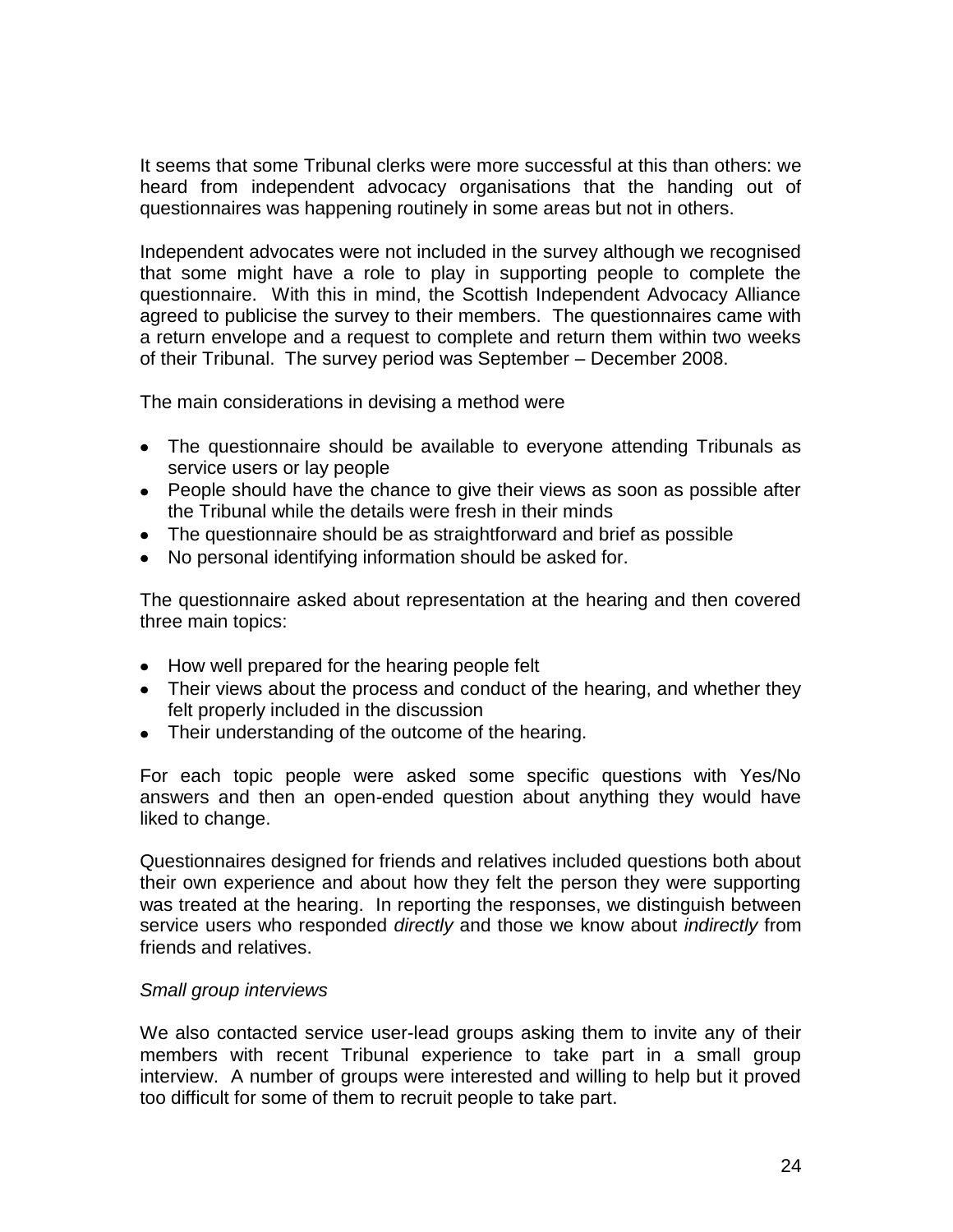Independent advocacy groups reported that it was difficult to identify people who had attended a Tribunal, and when they did, the people concerned were not usually prepared to talk about it. In some cases arrangements to meet people were cancelled, or the numbers attending were reduced, for unavoidable reasons. One difficulty in arranging groups was that individual independent advocacy organisations thought we would be better off trying to arrange groups through collective advocacy organisations and vice versa. We had greater success in arranging groups to coincide with the regular meetings of existing service user groups rather than organising freestanding discussions. We also had more success in arranging groups in Tayside and Edinburgh than in Greater Glasgow and the West of Scotland. It seems clear that in some parts of the country, particularly those with high levels of detention, the capacity of independent advocacy (and other service user supporting organisations) to help with exercises such as this is very limited.

There were eight interviews involving 18 service users who had attended a Tribunal. At these meetings there was usually an independent advocacy worker or other support person present. Someone representing the MWC would explain the purpose of the exercise and take notes of what was said. Service users took it in turns to recount their experiences, prompted where appropriate by questions from the questionnaire. The notes were typed up and the information coded using the same categories used for comments made in the questionnaire responses.